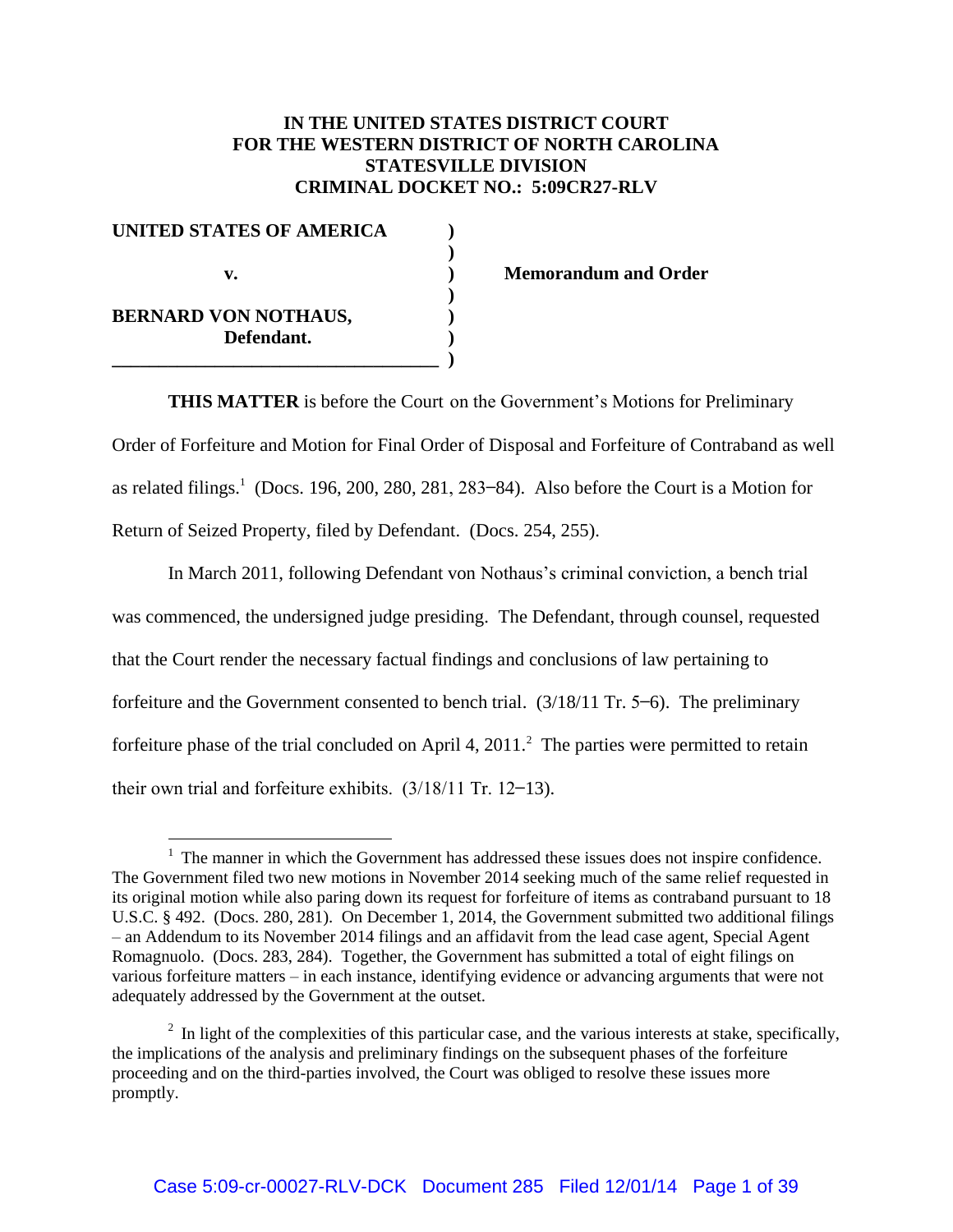he Court's November 10, 2014 Memorandum and Order resolving the post-conviction challenges of the Defendant and Amicus, particularly the factual background describing the nature of the underlying criminal prosecution and evidence at trial, is hereby incorporated by reference. (Doc. 270).

## **I. Government Seizure of Assets**

In November 2007, the Government executed seizure warrants on entities associated with Defendant Bernard von Nothaus, including the Liberty Dollar Organization ("LDO") Headquarters in Evansville, Indiana (also known as the NORFED Fulfillment Office) and Sunshine Minting, Inc. ("Sunshine Minting") in Coeur d'Alene, Idaho.<sup>3</sup> (Gvmt. Exhs. 55, F40–41). The FBI seized approximately \$3.5 million worth of assets, including Liberty Dollars, raw silver, coining dyes and other miscellaneous items.

The search and seizure at Sunshine Minting took the better part of two days. (3/10/11 Tr. 331–32). Collectively, the testimony of Buncombe County Sheriff's Deputy and FBI Task Force Agent Cody Muse "Agent Muse"), Special FBI Agent Bryant Keith Gunnerson "Agent Gunnerson"), and Special FBI Agent Andrew F. Romagnuolo "Agent Romagnuolo"), describes the search and inventory of the items seized from Sunshine Minting during the search initiated on November 14, 2007 and concluded November 15, 2007, as well as subsequent interactions with Sunshine Minting that resulted in additional property being seized. As the Chief Investigative Agent for the Government, Agent Romagnulo verified the accuracy of the

 3 Title 21, United States Code, Section 853(f) authorizes warrants of seizure:

The Government may request the issuance of a warrant authorizing the seizure of property subject to forfeiture under this section in the same manner as provided for a search warrant. If the court determines that there is probable cause to believe that the property to be seized would, in the event of conviction, be subject to forfeiture and that an order under subsection (e) of this section may not be sufficient to assure the availability of the property for forfeiture, the court shall issue a warrant authorizing the seizure of such property.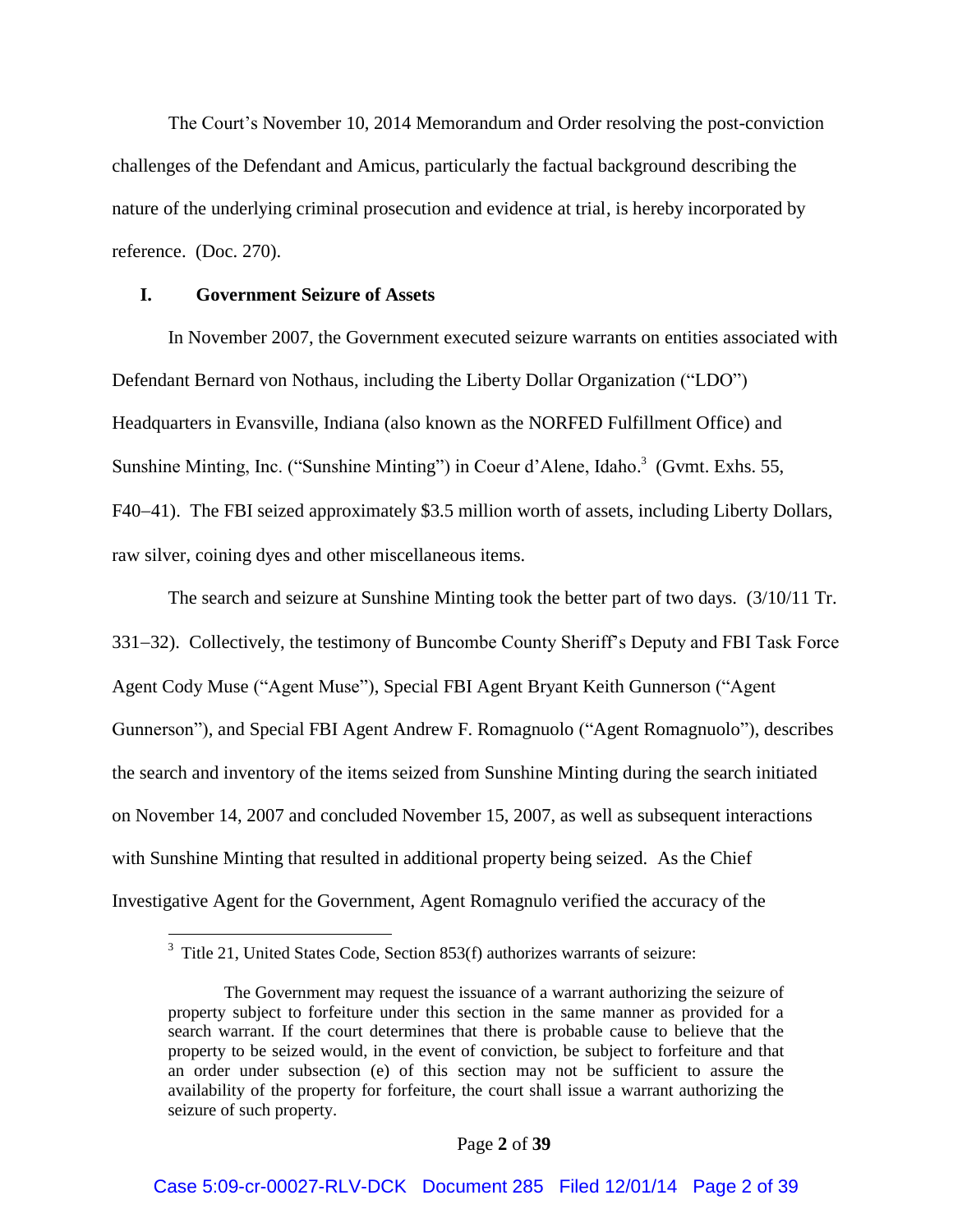quantities and weights of items seized from all of the various locations in connection with the investigation.

The law enforcement team responsible for executing the original search warrant at Sunshine Minting seized the following items:

> 11 Silver Bars and Silver Scrap totaling 10,720.60 troy ounces (or approximately 800–900 pounds);

168,599 Silver Troy Ounce Coins;

147 Gold Troy Ounce Coins;

17 Gold .05 Troy Ounce Coins;

710 Silver .5 Troy Ounce Coins;

(Gvmt. Exhs. 71, F-34). After receiving additional information from Sunshine Minting

personnel, a second warrant was obtained, which resulted in the seizure of 16,000.05 Troy

Ounces of Raw Silver (or approximately 1300 pounds).

The search of the LDO Headquarters in Evansville, Indiana, also occurred on November

14, 2007, and resulted in the seizure of the following items:

3039.375 Pounds of Copper Coins

5930.32 Troy Ounces of Silver Coins

63.24 Troy Ounces of Gold Coins

3 Platinum Coins

\$254,424.09 in United States Currency

(Gvmt. Exh. F-34).

There were also two quantities of silver coins recalled from shipment by Sunshine

Minting that were not actually seized during execution of the search warrants. On November 26,

### Page **3** of **39**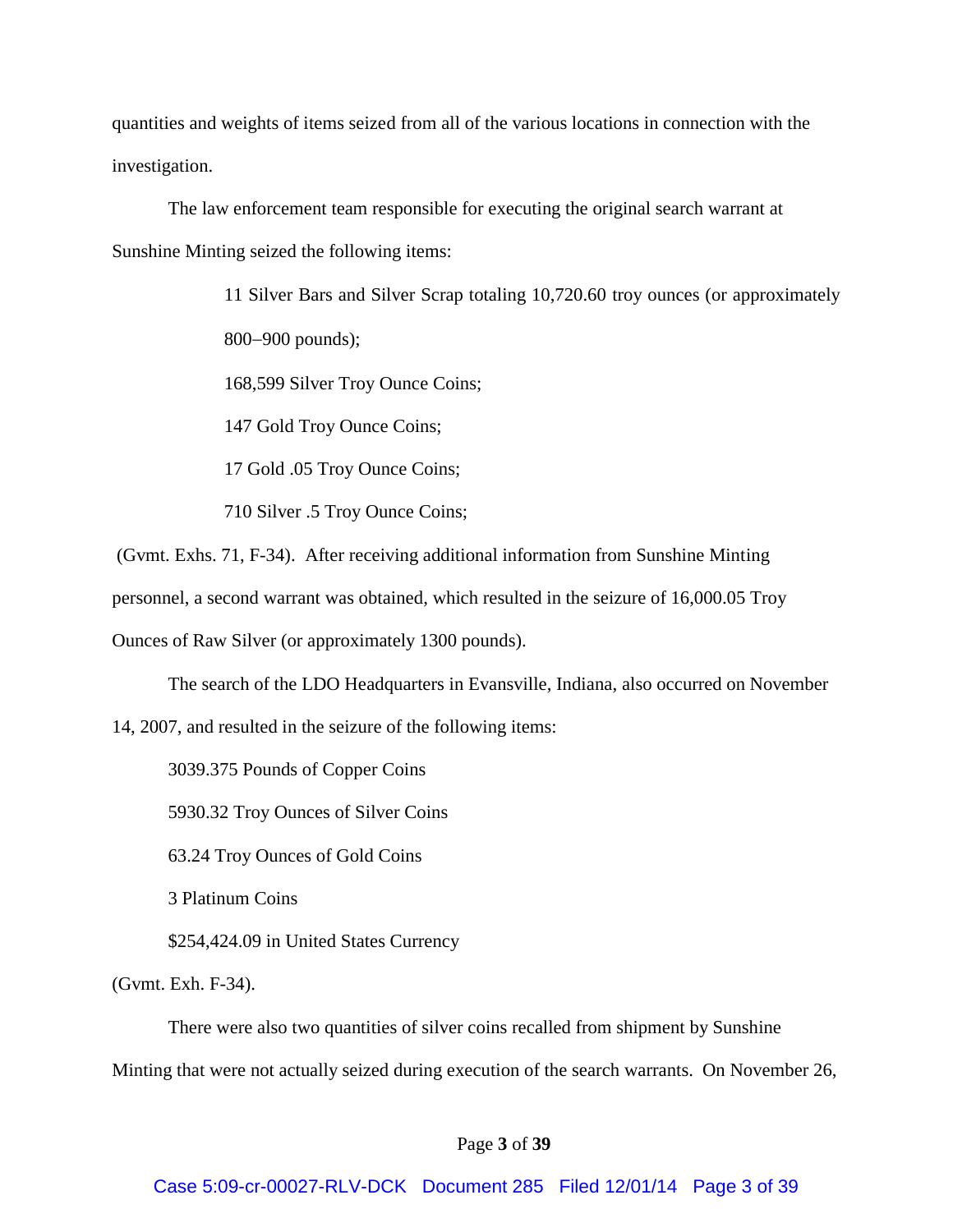2007, Agent Gunnerson returned to Sunshine Minting and seized the recalled shipment containing:

1,000.5 Troy Ounces of Silver Coins; and

1,000.5 Troy Ounces of Silver Coins.<sup>4</sup>

 $(3/10/11$  Tr. 322-23;  $3/18/11$  Tr. 56).

 $\overline{a}$ 

An additional 100 Ounces of Copper Coins (100 coins weighing 1 ounce each) were subsequently seized in Asheville, North Carolina, from the residence of co-defendant Kevin Innes. Id.

## **II. Federal Declaratory Judgment Action Allegedly Filed In Indiana**

Shortly after execution of the search warrants and seizure of property, Defendant reportedly commenced a civil action in federal district court in Indiana seeking a declaratory judgment that the property seized by the Government must be returned. (3/8/11 Tr. 51). Agent Romagnuolo testified that Defendant's attempts to utilize civil litigation to thwart the criminal forfeiture proceedings were unsuccess ful.  $(3/8/11 \text{ Tr. } 49-51)$ . Defendant did not provide this Court with any documentation or record of the federal declaratory judgment action. The Defendant's sentencing memorandum references a purported federal declaratory judgment action brought against the U.S. Mint allegedly filed after issuance of the warning from the U.S. Mint. (Doc. 282, 19) ("After the 2006 Mint warning was posted, Mr. von NotHaus retained James Burk to file a federal lawsuit against the U.S. Mint for a declaratory judgment.")

## **III. Motion for Return of Seized Property / FED. R. CRIM. P. 41(g)**

<sup>&</sup>lt;sup>4</sup> Agent Romagnulo testified that the two entries of 1,000.5 troy ounces of silver coins were, in fact, two different quantities of the same weight (as opposed to a clerical error).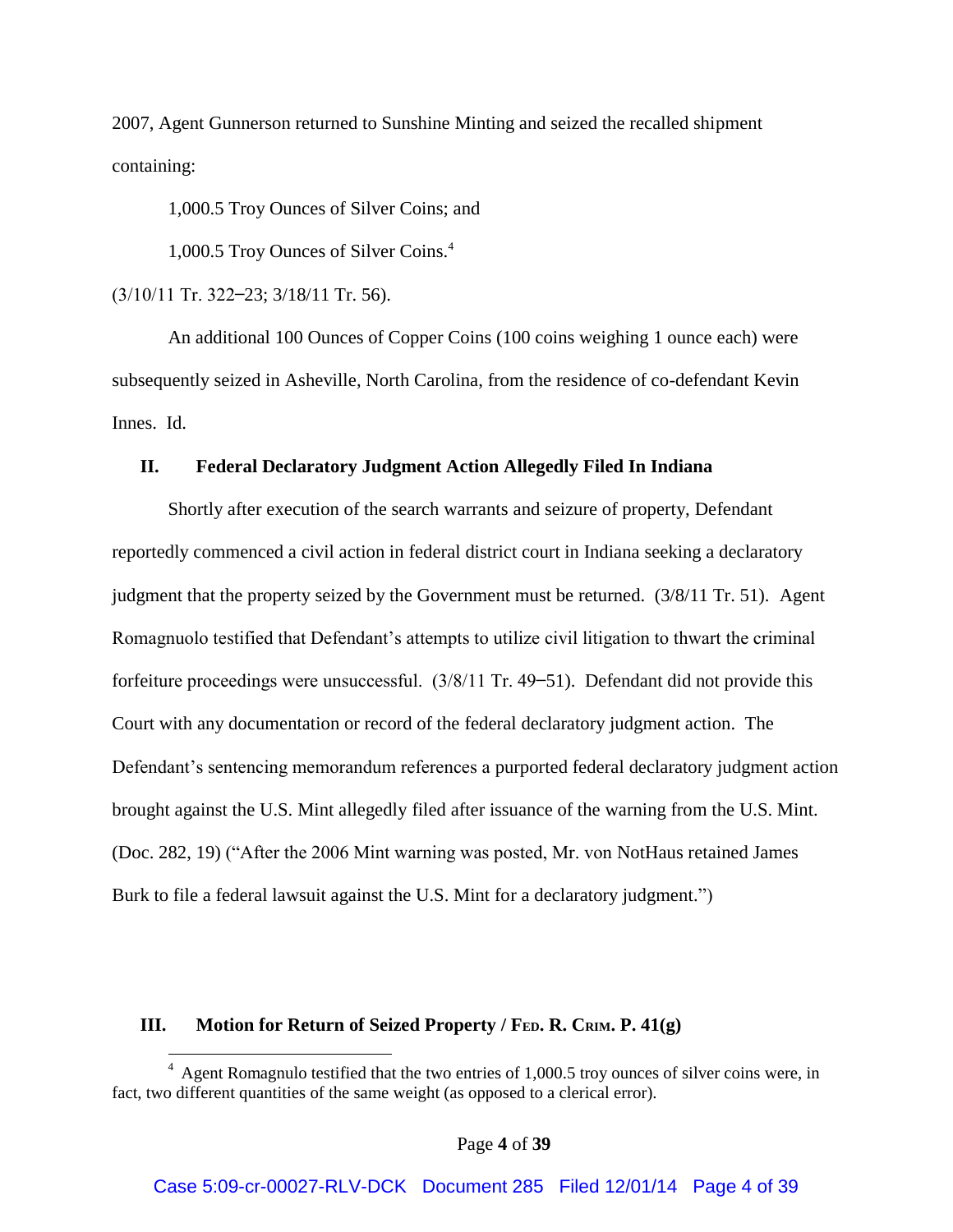In a related filing, Defendant has moved for the return of seized property pursuant to Rule 41(g) of the Federal Rules of Criminal Procedure. (Docs. 254, 255). Defendant asserts that his mother, Mary S. Nothhouse, invested most of her life's savings in silver.<sup>5</sup> Defendant also represents that his mother and brother, Robert K. ("Bob") Nothhouse, as trustees of a revocable trust established in 1992 by Defendant's mother and deceased father, Bernard W. Nothhouse, are the rightful owners of the 16,000.05 troy ounces of raw silver seized from Sunshine Minting. (Doc. 255,  $2-4$  / Exhs. C-G).

#### **IV. Related Civil Forfeiture Action Stayed**

 $\overline{a}$ 

The Government has also commenced a related civil action pursuant to 18 U.S.C. § 981 and 18 U.S.C. § 492 seeking forfeiture *in rem* of Liberty coins made of copper, silver, and gold as well as the quantities of unminted silver, and the dies, molds, and casts seized at Sunshine Minting. *See United States v. 3039.375 Pounds of Copper Coins, et al. / 1:08CV230*. The Government filed an Amended Complaint on June 20, 2008 to correct an inadvertent omission. (Doc. 6). Numerous individuals and entities, *including Shelter Systems, Defendant Bernard von Nothaus, and Mary Nothhouse*, submitted claims asserting an interest in the seized property. (Docs. 13–27). The group of claimants collectively filed an Answer to the Amended Complaint demanding a jury trial. (Doc. 28). The civil forfeiture proceeding has been stayed pending disposition of post-trial motions submitted in the criminal prosecution and the sentencing of Defendant Bernard von Nothaus. (Doc. 67).

## **V. Criminal Forfeiture Procedure 21 U.S.C. § 853; Fed.R.Crim.P. 32.2**

 $<sup>5</sup>$  The last name of the Defendant and his relatives is spelled differently within the documentary</sup> record. The Affidavit of Defendant's mother, Mary S. Nothhouse, submitted by the defense uses the spelling "Nothhouse" when referring to her and her other son, Robert K. Nothhouse, yet uses the spelling "von NotHaus" when referring to the Defendant. (Government Exh. F59).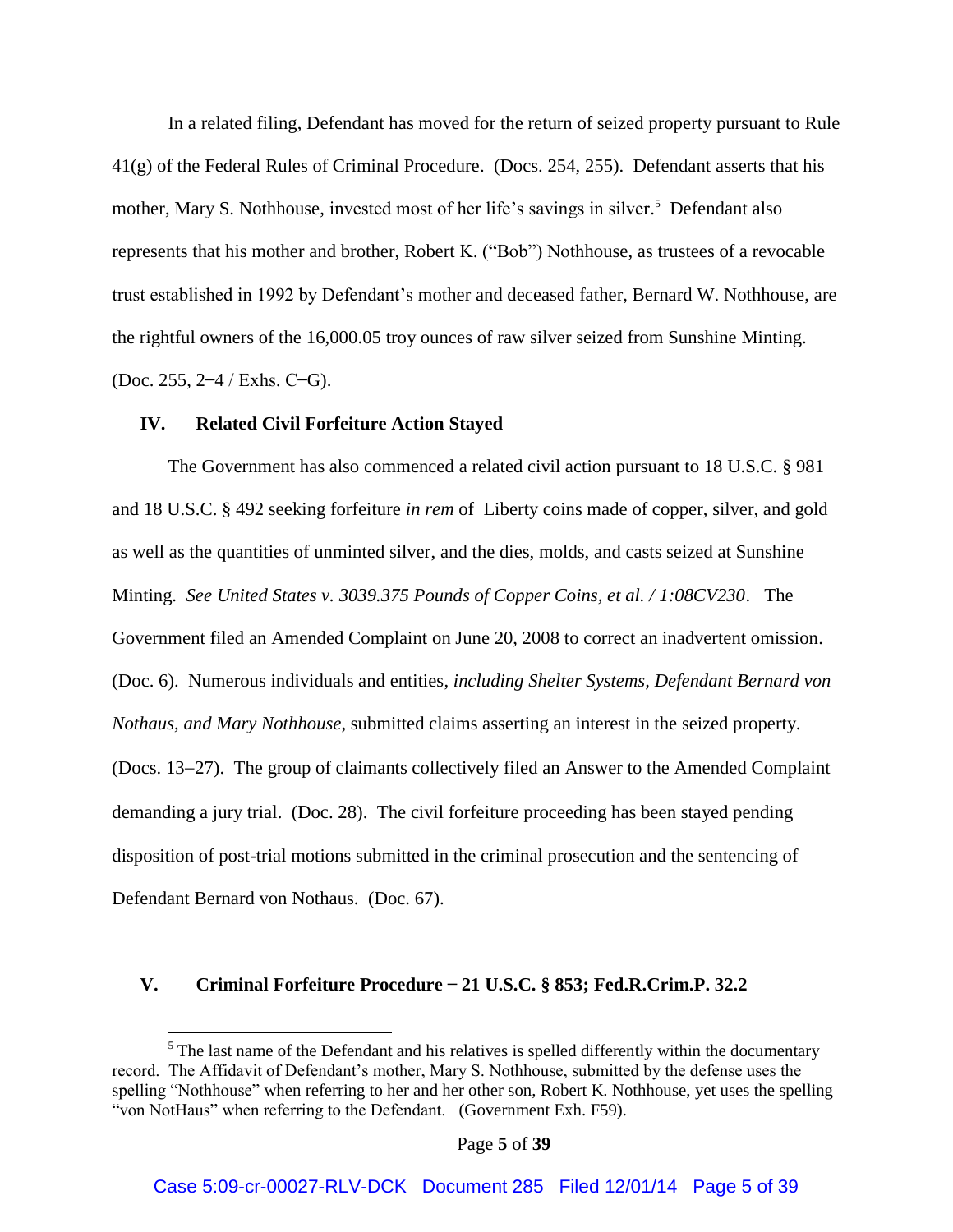## **A. Overview**

"For feiture is a divestiture without compensation of property used in a manner contrary

to the penal laws of the sovereign, and is regulated by statute." *Mayo v. United States*, 413

F.Supp. 160, 162 (D.C. Ill. 1976). In *United States v. Oregon*, the Fourth Circuit provided the

following instruction concerning the procedure for criminal forfeiture:

The United States' power to forfeit property arises from 21 U.S.C. § 853, which provides that any person convicted of certain crimes, *"shall forfeit to the United States ... any property constituting, or derived from, any proceeds the person obtained, directly or indirectly, as the result of"* those crimes. 21 U.S.C. §  $853(a)$ . . . .

Rule 32.2 sets forth the procedure of forfeiture. First, the United States must provide notice to a defendant by including a forfeiture allegation in the indictment or information filed against the defendant. Fed.R.Crim.P. 32.2(a). Next, "after [a verdict or finding of guilty], ... the court must determine what property is subject to forfeiture under the applicable statute." Id. at  $32.2(b)(1)(A)$ . "If the court finds that property is subject to forfeiture, it must promptly enter a preliminary order of forfeiture setting forth the amount of any money judgment, directing the forfeiture of specific property, and directing the forfeiture of any substitute property if the government has met the statutory criteria." *Id.* at  $32.2(b)(2)$ .

After the property is seized pursuant to the preliminary forfeiture order, see id. at 32.2(b)(3), any third party who claims an interest in the property to be forfeited may file a petition with the district court contesting the forfeiture, id. at  $32.2(c)(1)$ . The district court considers this petition in what is called an "ancillary proceeding." Id. The preliminary order of forfeiture cannot become final until after the ancillary proceeding concludes. Id. at  $32.2(b)(4)(A)$ . As relevant here, the district court must first consider any motion by the United States to dismiss the petition for lack of standing before moving to the merits of the petition. Id. at  $32.2(c)(1)(A)$ , (B). "When the ancillary proceeding ends, the court must enter a final order of forfeiture by amending the preliminary order as necessary to account for any third-party rights." Id. at  $32.2(c)(2)$ .

*United States v. Oregon,* 671 F.3d 484, 487–488 (4th Cir. 2012).

Under Section  $853(n)(6)$ , a third party petitioner is entitled to amendment of the

preliminary order of forfeiture if the petitioner demonstrates by a preponderance of the evidence

that: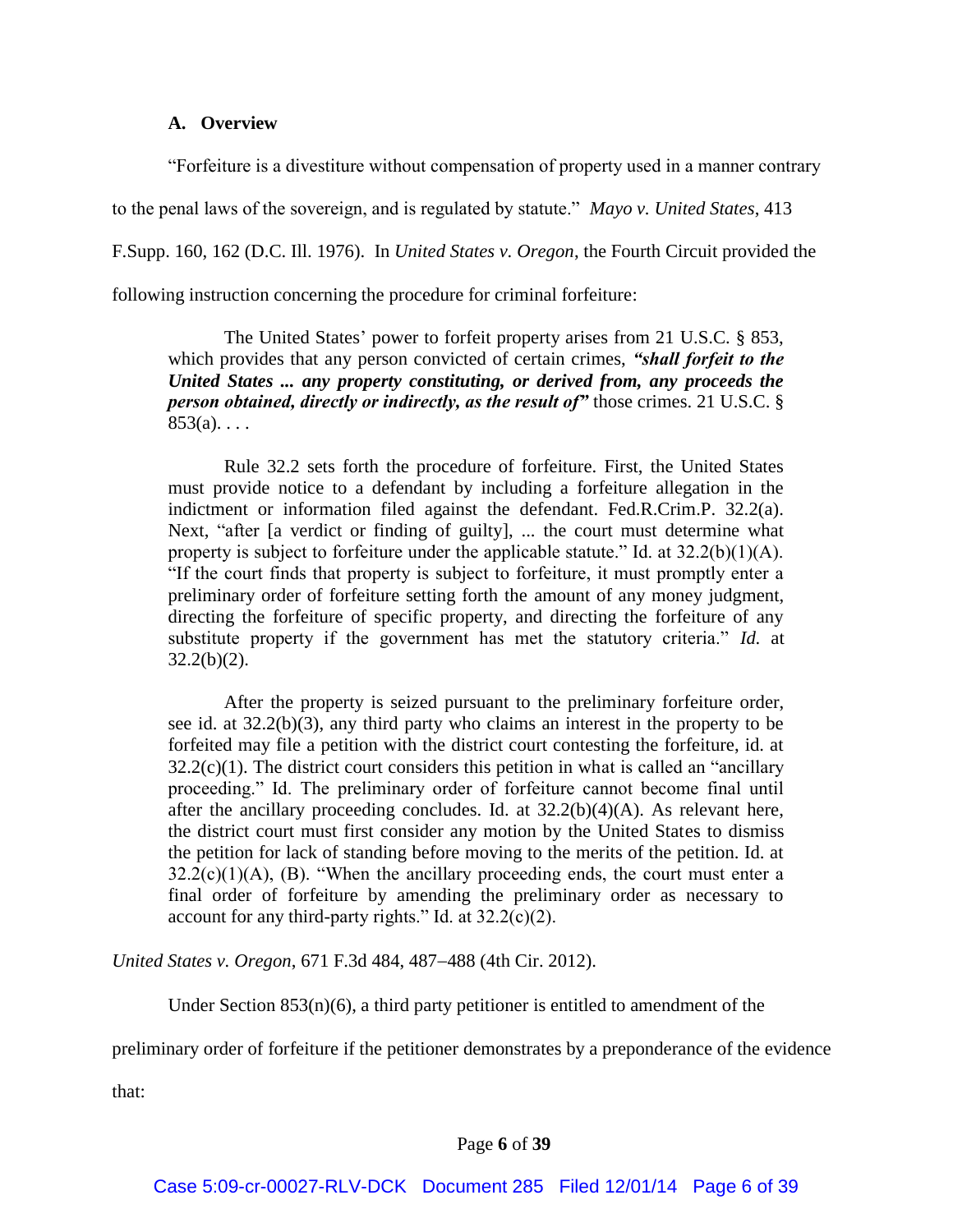(A) the petitioner has a legal right, title, or interest in the property, and such right, title, or interest renders the order of forfeiture invalid in whole or in part because the right, title, or interest was vested in the petitioner rather than the defendant or was superior to any right, title, or interest of the defendant at the time of the commission of the acts which gave rise to the forfeiture of the property under this section; or

(B) the petitioner is a bona fide purchaser for value of the right, title, or interest in the property and was at the time of purchase reasonably without cause to believe that the property was subject to forfeiture under this section....

21 U.S.C. § 853(n)(6). Thus, the property interests, and relative superiority of competing interests, are evaluated as of "the time of the commission of the acts which gave rise to forfeiture." 21 U.S.C. §  $853(n)(6)(A)$ . "Although . . . forfeiture . . . is a matter of federal law, [courts] generally refer to state law in determining whether a petitioner has a legal interest in forfeited property." *Oregon*, 671 F.3d at 490 and n. 7 (noting exception to the general rule where there is evidence a defendant has manipulated state law property rights to shield assets from the reach of forfeiture law) (internal citations omitted).

This Memorandum and Order, while providing the broader analytical framework for these criminal forfeiture proceedings, addresses only the proposed bases for the preliminary order of forfeiture. As a courtesy to any interested third-parties, the avenues for redress available to third-party claimants are discussed in greater detail, *infra*.

## **B. Notice**

The notice of forfeiture contemplated by Fed.R.Crim.P. 32.2(a) was provided in the Superseding Indictment since all of the seized items were identified within the "Notice o For feiture" section of the indictment. (Doc. 103,  $11-13$ ). The Superseding Indictment's "Notice of Forfeiture" cited both 18 U.S.C.  $\S$  492 and 18 U.S.C.  $\S$  982(a)(2)(B).  $\textdegree$  (Doc. 103, 11). Thus,

 6 Pursuant to 18 U.S.C. §§ 982(a)(2)(B) and 982(b)(1):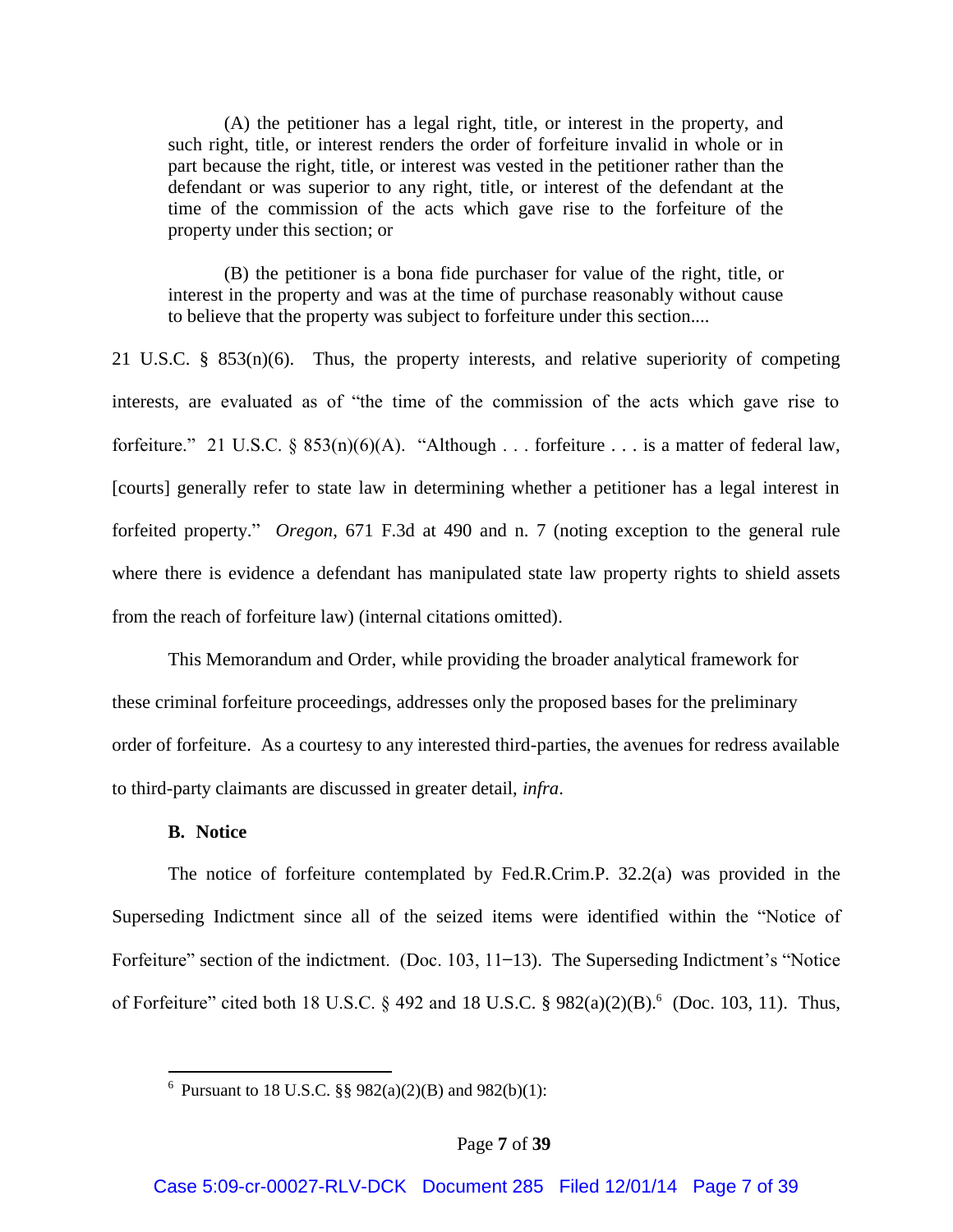Defendant von Nothaus was placed on notice that *his interest* in "any property constituting, or derived from, proceeds the person obtained directly or indirectly," as the result of his convictions pursuant to 18 U.S.C. §§ 371, 485, and 486 would result in forfeiture to the United States upon imposition of sentence. 18 U.S.C.  $\S 982(a)(2)(B)$ .

Title 18, United States Code, Section 982(b)(1) incorporates both Rule 32.2 of the Federal Rules of Criminal Procedure and 21 U.S.C. § 853. *See Bailey I*, 2011 WL 5509027, \* 5 " The resolution of the Petitioner's claims is governed by Federal Rule of Criminal Procedure 32.2 and 21 U.S.C. § 853, as incorporated by 18 U.S.C. § 982(b).")

# **C. Nexus Between Property Seized and Offense of Conviction Required for Preliminary Forfeiture**

With respect to the preliminary order, the Court's "primary obligation" is "to determine whether the assets at issue are even properly subject to forfeiture in the first instance." See e.g., *United States v. Bailey*, 2011 WL 5509027, \* 4 n. 2 (W.D.N.C. November 10, 2011) (hereinafter *"Bailey I"*). The Court "must determine whether the "requisite nexus" exists between the property to be seized and offense of conviction." *Bailey I*, 2011 WL 5509027, \* 4; *United States v. Neal*, 2003 WL 24307070,  $*$  3 (E.D.Va. 2003) (nexus inquiry "is the same regardless of whether the judge or the jury is the fact finder").

\*\*\*

The court, in imposing sentence on a person convicted of a violation of, or a conspiracy to violate – section[s]  $\ldots$  485 [or] 486  $\ldots$  shall order that the person forfeit to the United States any property constituting, or derived from, proceeds the person obtained directly or indirectly, as the result of such violation.

The forfeiture of property under this section, including any seizure and disposition of the property and any related judicial or administrative proceeding, shall be governed by the provisions of section 413 of the Comprehensive Drug Abuse Prevention and Control Act of 1970 (21 U.S.C. § 853).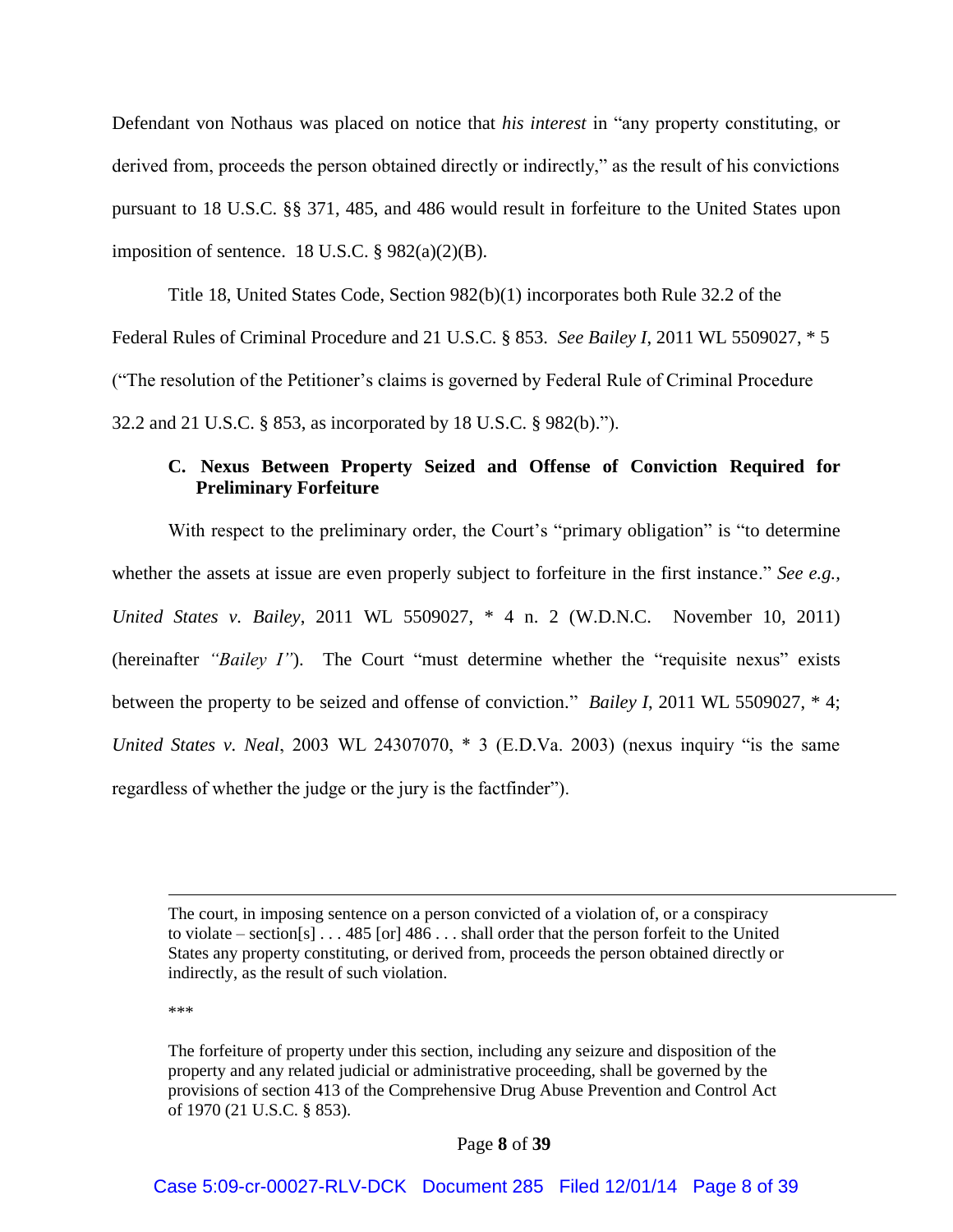The Government takes the position that anything and everything associated with the Liberty Dollar Organization is forfeitable. As explained herein, the Government's "everything is everything" argument is not helpful.<sup>7</sup> (4/11/11 Tr. 12). In like fashion, the Government contends that the jury found a ten-year conspiracy. While the Superseding Bill of Indictment alleges that Defendant's conspiracy to violate 18 U.S.C.  $\S$ § 485 and 486 began as early as January 1998 and continued through on or about May 2009, Superseding Indictment,  $\P\P$  1–46, the evidence presented during the Government's case-in-chief related to the time period between 2005 and 2009. The Government's case-in-chief also included evidence that the Defendant, and the activities of the Royal Hawaiian Mint in particular, likely had a legitimate (or non-criminal) origin. For these reasons, the notion that everything associated with Liberty Services or everything gained by LDO from 1998 through 2009 is forfeitable is subject to question.<sup>8</sup>

The Government also takes the position that any prospective third-party ownership interest is not relevant at the preliminary forfeiture stage. It is black letter law that *the adjudication of* third-party ownership interests pursuant to § 853(n)(6) follows issuance of the preliminary order. *See United States v. Cox*, 575 F.3d 352, 358 (4th Cir. 2009). However, there is authority in this district for the proposition that the court's finding of "nexus" justifying preliminary forfeiture, the "validity" of a preliminary order of forfeiture, should not be undertaken as lightly as the Government suggests. *See Bailey I*, 2011 WL 5509027, \* 6 (speaking to the propriety of considering third parties' asserted interests in evaluating whether the requisite nexus for preliminary for feiture is met; observing potential for "[s]erious due

<sup>&</sup>lt;sup>7</sup> "[M]y point today is that everything is everything except the coins which are also contraband. But everything else is proceeds and everything else is property used."  $(4/11/11$  Tr. 12).

 $8\,$  In short, there are lingering questions concerning the timing of the commission of offense(s) giving rise to forfeiture as well as the timing of vesting of third-party interests and the priority of competing interests that will warrant further attention in the next phase of these proceedings. 21 U.S.C. §  $853(n)(6)$ .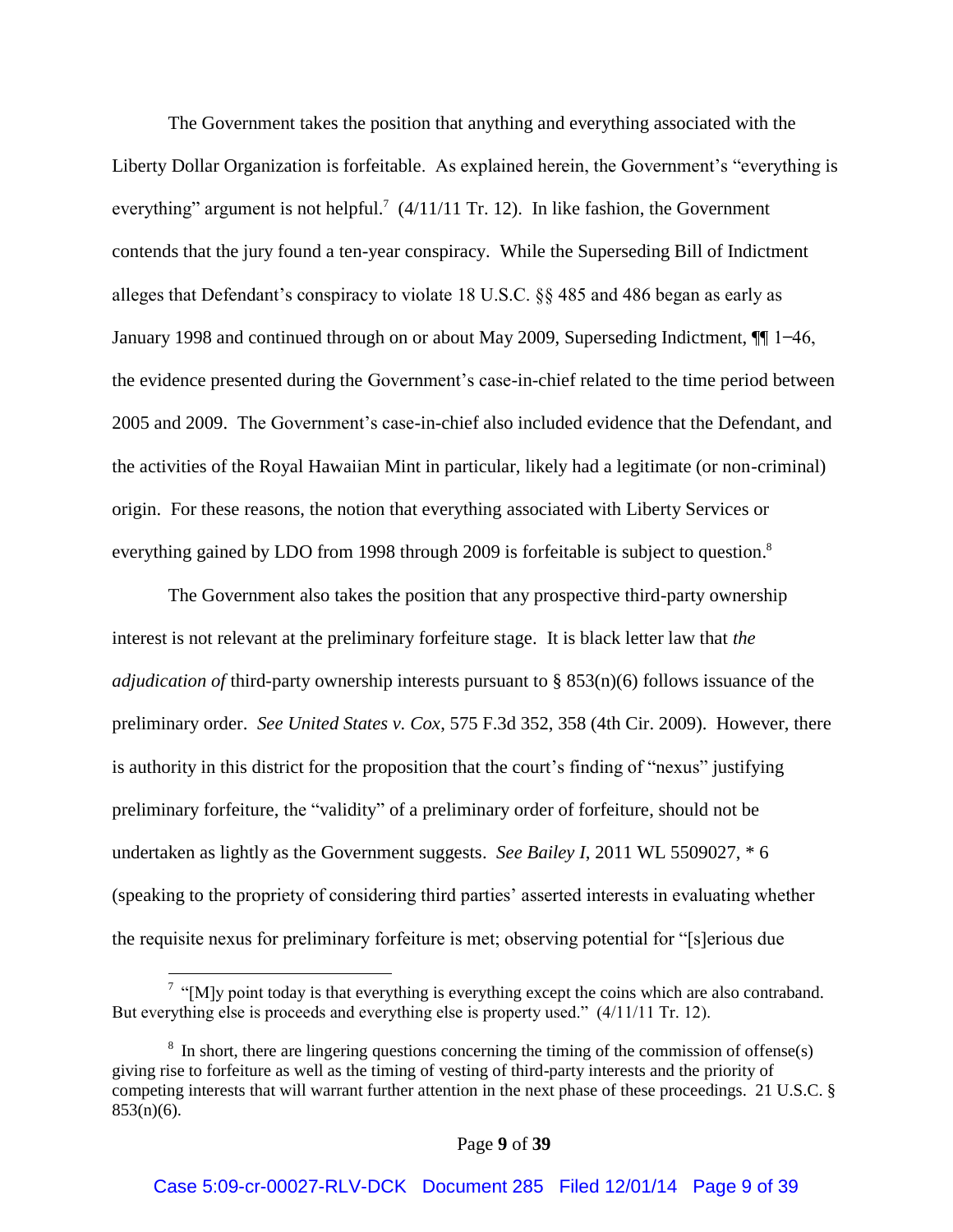process questions" if third parties are barred from challenging the validity of forfeiture) (citing *United States v. Reckmeyer*, 836 F.2d 200, 206 (4th Cir. 1987)). In *Bailey I*, in response to a motion for clarification from interested third parties, a rehearing was ordered by the court *after* issuance of a proposed Consent Order and Judgment of Forfeiture to inquire whether the Government satisfied its initial burden of proving the requisite nexus. *Id*. According to *Bailey I*, "[t]he determination made at the defendant's criminal trial that the property was subject to forfeiture cannot be considered binding on persons who were not only not parties to the criminal action but were specifically barred from intervening." *Bailey I*, 2011 WL 5509027, \* 6 (citing 21 U.S.C. § 853(k) (other citations omitted)). After the evidentiary hearing ordered in *Bailey I*, the court found in *Bailey II*, that the Government established the requisite nexus as to certain assets, but failed to make the necessary showing as to other assets. <sup>9</sup> *United States v. Bailey*, 2012 WL 569744,  $*$  9 (W.D.N.C. Feb. 22, 2012) (hereinafter "*Bailey II"*). In any event, *the fact of an asserted third party interest*, whether ultimately proven up or not in the § 853(n) ancillary proceedings, is merely one part of the overall record to be considered in evaluating whether a nexus is, in fact, present.

## **D. Government's Burden of Proof**

The Government's burden of proof, as well as the attendant standards for the different theories of forfeitability, are as follows:

<sup>&</sup>lt;sup>9</sup> The *Bailey* court dealt with both the preliminary order and third-party interest as to the asset lacking nexus contemporaneously without any additional hearing or process under § 853(n)(6). *See Bailey II, 2012 WL 569744, \*\* 9*–10 (imposing a constructive trust and explaining that the nexus issue need not be reached because even if court deemed certificates to be proceeds, petitioners had established a legal interest superior to any claim of defendant).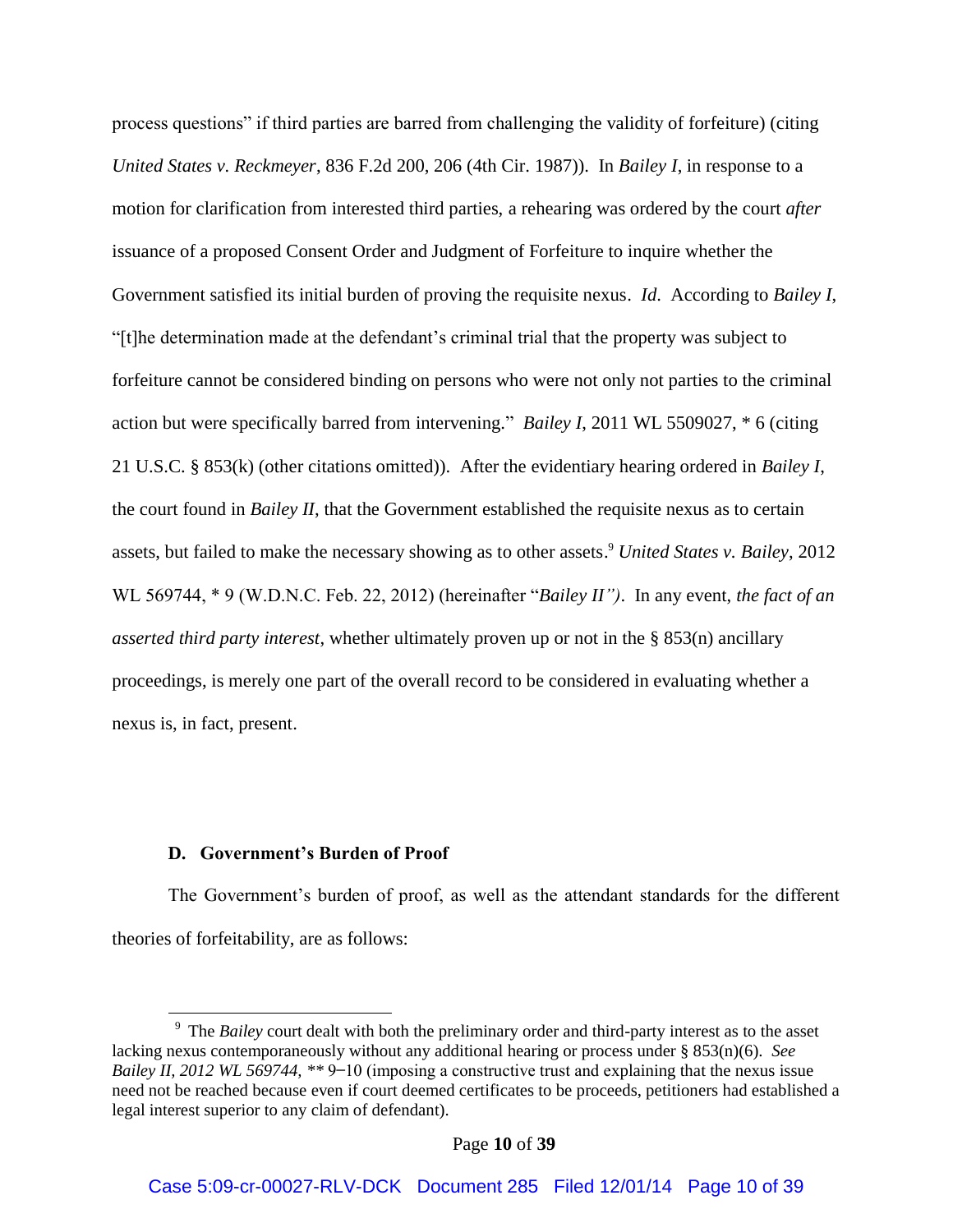"[T]he Government bears the burden of proving nexus by a preponderance of the evidence." *United States v. Cherry*, 330 F.3d 658, 669–70 (4th Cir. 2003). "[W]here the government's theory is that the property was used to commit, or to facilitate the commission of, the offense of conviction, the government must establish that there was a substantial connection between the property to be forfeited and the offense." *United States v. Herder*, 594 F.3d 352, 364 (4th Cir.), *cert. denied*, 130 S.Ct. 3440 (2010). Where the Government's theory is that the property constitutes proceeds of the defendant's crimes, several courts, including courts in this Circuit, have applied the "but for" test first articulated by the Seventh Circuit in *United States v. Horak*, 833 F.2d 1235, 1242–43 (7th Cir. 1987). Applying this test, property is considered proceeds and therefore deemed forfeitable if "a person would not have [the property] but for the criminal offense."

*Bailey II*, 2012 WL 569744, \* 9 (internal citations omitted).

 $\overline{a}$ 

## **VI. Forfeiture For "Counterfeit" or "Contraband" Items, 18 U.S.C. § 492**

In addition to 18 U.S.C. § 982 and 21 U.S.C. § 853, and of particular import here, is a

separate statutory provision mandating the forfeiture of counterfeit coins and paraphernalia:

All counterfeits of any coins . . . of the United States . . . or any articles, devices, and other things made, possessed, or used . . . or any material or apparatus used or fitted or intended to be used, in the making of such counterfeits, articles, devices or things, found in the possession of any person without authority from the Secretary of the Treasury or other proper officer, shall be forfeited to the United States.

18 U.S.C. § 492 (2002). Items that are considered "contraband" or "counterfeit" under Section

492 are deemed illegal *per se* and automatically forfeited without having to satisfy the otherwise

applicable forfeiture procedures.<sup>10</sup> *See One Chief 1722 Offset Press*, 129 F.Supp. 276

Page **11** of **39**

<sup>&</sup>lt;sup>10</sup> Although 18 U.S.C.  $\S$  492 does not expressly differentiate by type, there are actually two kinds of contraband: contraband *per se* and derivative contraband. Contraband *per se* is "intrinsically illegal in character." *Helton v. Hunt*, 330 F.3d 242, 247-48 (4th Cir. 2003) (quoting *One 1958 Plymouth Sedan v. Pennsylvania*, 380 U.S. 693, 699-700 (1965)). Derivative contraband is not "inherently illegal" but becomes unlawful because of its use. *Helton*, 330 F.3d at 248 (citing *Cooper v. City of Greenwood*, 904 F.2d 302, 304–05 (5th Cir.1990)). The characterization of any given item seized as contraband *per se* or derivative contraband determines the level of process warranted to any claimant-owner. Derivative contraband is subject to greater due process protection than contraband *per se*. *Helton*, 330 F.3d at 248 (analyzing due process protections required by North Carolina statute, N.C.G.S. § 14-298, declaring video gaming machines falling within designated statutory criteria subject to immediate destruction by law enforcement without any process to owner) (citing *Cooper*, 904 F.2d at 305).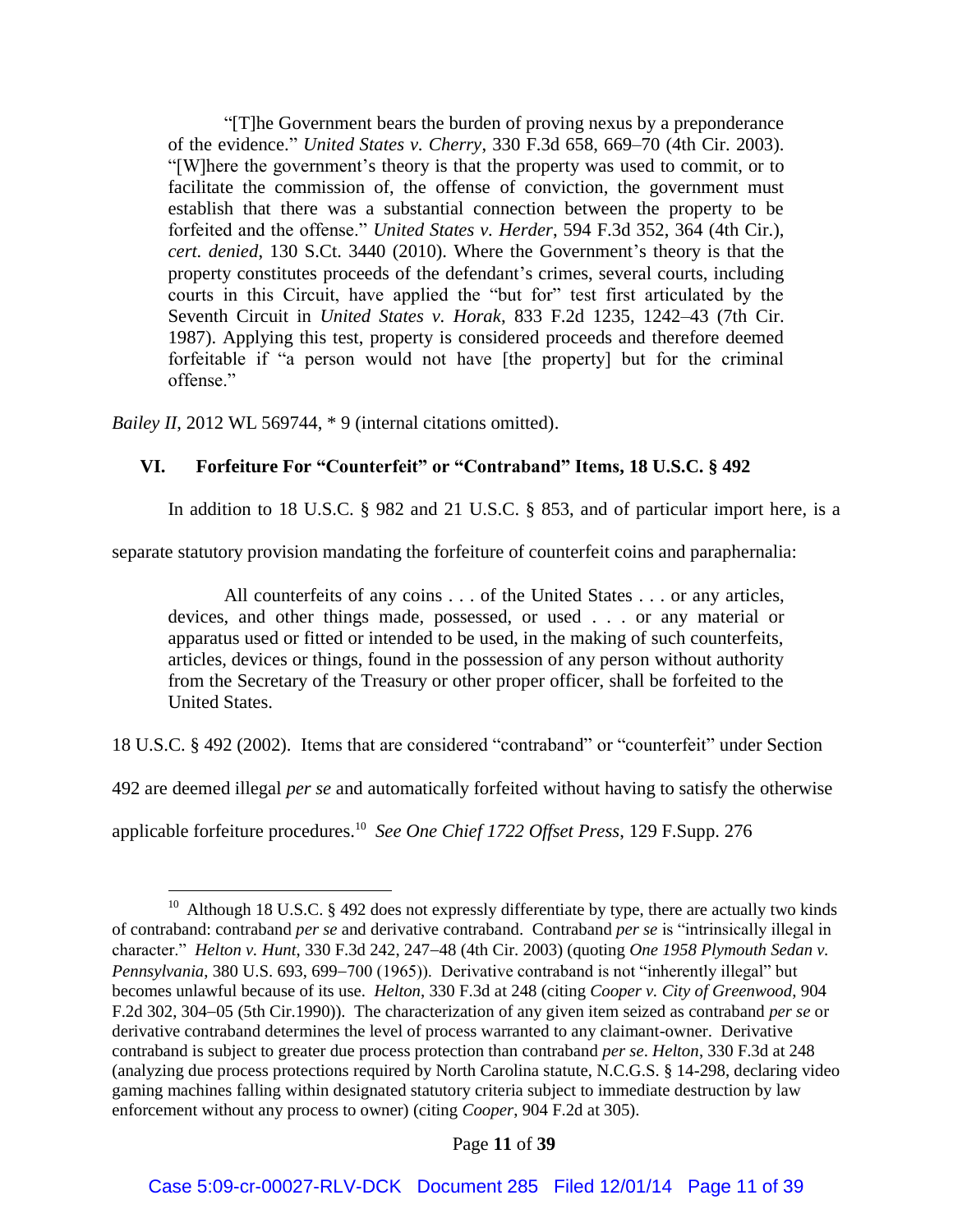(D.C.Mass. 1955). Additionally, if property is forfeited under Section 492 as "contraband," the property is not subject to third-party ancillary litigation under § 853(n). Rather, Section 492 provides that "any interested person" must seek redress from the Secretary of the Treasury by filing a petition for the remission or mitigation of forfeiture and making a showing that "such" forfeiture was incurred without willful negligence or without any intention on the part of the petitioner to violate the law."<sup>11</sup> 18 U.S.C. § 492; *see also One Chief 1722 Offset Press*, 129 F.Supp. at 277 (construing § 492 as a remedial statute despite its mandatory language in light of the potential for a third-party claimant to petition for remission of forfeiture).

Although ownership rights are irrelevant under a literal application of § 492 seizure, in addition to the ability to seek redress from the Secretary of the Treasury, the Fourth Circuit has indicated that certain constitutional defenses still exist and are available to third-party claimants. *See e.g., United States v. Blair*, 843 F.2d 1388, 1988 WL 30680, \* 3 (4th Cir. 1988) (noting due process as possible constitutional defense to forfeiture of contraband under 18 U.S.C. § 492 available to third-party claimant) (unpublished); *see also Bailey II*, 2012 WL 569744, \* 7 (forfeiture pursuant to § 982 is mandatory, "subject only to statutory and constitutional limits") (internal citation omitted). In *Blair*, the Fourth Circuit reversed and remanded a summary judgment decision in favor of the government where the third-party claimant asserted facts

<sup>&</sup>lt;sup>11</sup> Paragraph Three of Section 492 reads in pertinent part:

Whenever, except as hereinafter in this section provided, any person interested in any article, device, or other thing, or material or apparatus seized under this section files with the Secretary of the Treasury, before the disposition thereof, a petition for the remission or mitigation of such forfeiture, the Secretary of the Treasury, if he finds that such forfeiture was incurred without willful negligence or without any intention on the part of the petitioner to violate the law, or finds the existence of such mitigating circumstances as to justify the remission or the mitigation of such forfeiture, may remit or mitigate the same upon such terms and conditions as he deems reasonable and just.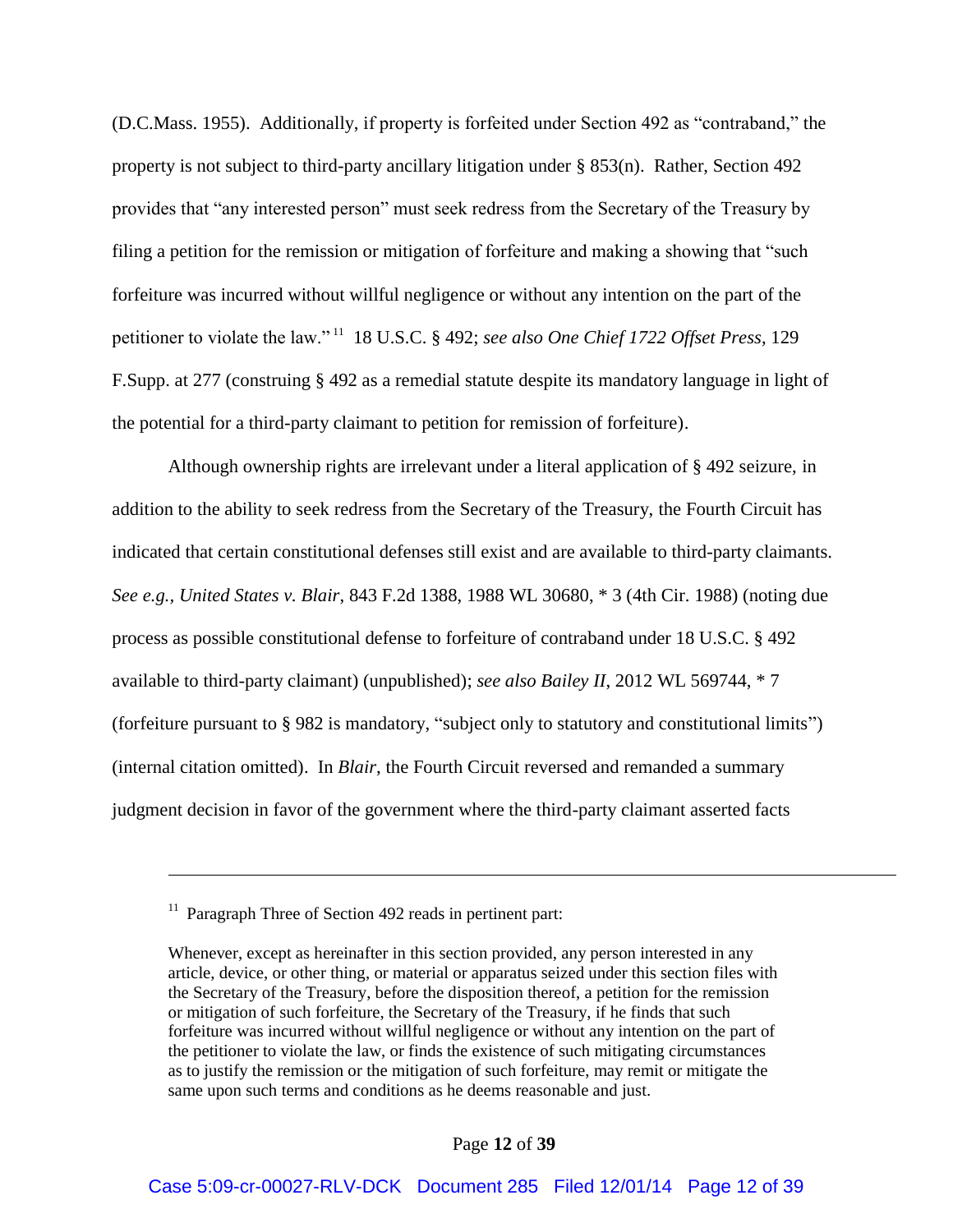creating genuine issues of material fact as to the existence of a "*Pearson Yacht* defense."<sup>12</sup> *Blair*, 843 F.2d 1388, 1988 WL 30680, \* 3. The "*Pearson Yacht* defense" is explained as follows:

[I]t would be difficult to reject the constitutional claim of an owner whose property subjected to forfeiture had been taken from him without his privity or consent. Similarly, the same might be said of an owner who proved not only that he was uninvolved in and unaware of the wrongful activity, but also that he had done all that reasonably could be expected to prevent the proscribed use of his property; for, in that circumstance, it would be difficult to conclude that forfeiture served legitimate purposes and was not unduly oppressive. Maybe

*Id.*, \* 3 ("Pearson Yacht defense" originated from *dicta* in Supreme Court case) (quoting *Calero-*

*Toledo v. Pearson Yacht Leasing Co.*, 416 U.S. 663, 688–90 (1974) (internal citations omitted)).

The Court now discusses the categories of potentially forfeitable assets in turn,

recognizing that statutory provisions for forfeiture of property are to be strictly construed. *See* 

*One Chief 1722 Offset Press*, 129 F.Supp. at 277.

# **VII. Discussion**

# **A. Property Designated as "Counterfeit" or "Contraband" / 18 U.S.C. § 492**

Property designated as "counterfeit" is governed by Section 492 which, as relevant here,

calls for the mandatory for feiture of "[a]ll counterfeits of any coins  $\dots$  of the United States  $\dots$ 

or any material or apparatus used or fitted or intended to be used in the making of [] counterfeits

 $\ldots$   $\ddot{ }$  18 U.S.C. § 492.

The jury in the underlying criminal prosecution found, by way of its guilty verdict, that the coins introduced into evidence were, in fact, "counterfeit." While not identified to the jury as

<sup>&</sup>lt;sup>12</sup> In *Blair*, the husband of a criminal defendant (who was himself imprisoned on unrelated charges) asserted exclusive ownership rights to photographic equipment seized by the government due to use of the equipment in a scheme to defraud the government that his wife was suspected of participating in and eventually pled guilty to. *See Blair*, 843 F.2d 1388, 1988 WL 30680, \* 3. The scheme to defraud involved \$500,000 in issued counterfeit treasury checks accompanied by phony identification cards to enable endorsement of the counterfeit checks. *Id*. The husband-property owner was permitted to challenge forfeiture of the photographic equipment under § 492 on due process grounds. *Id*.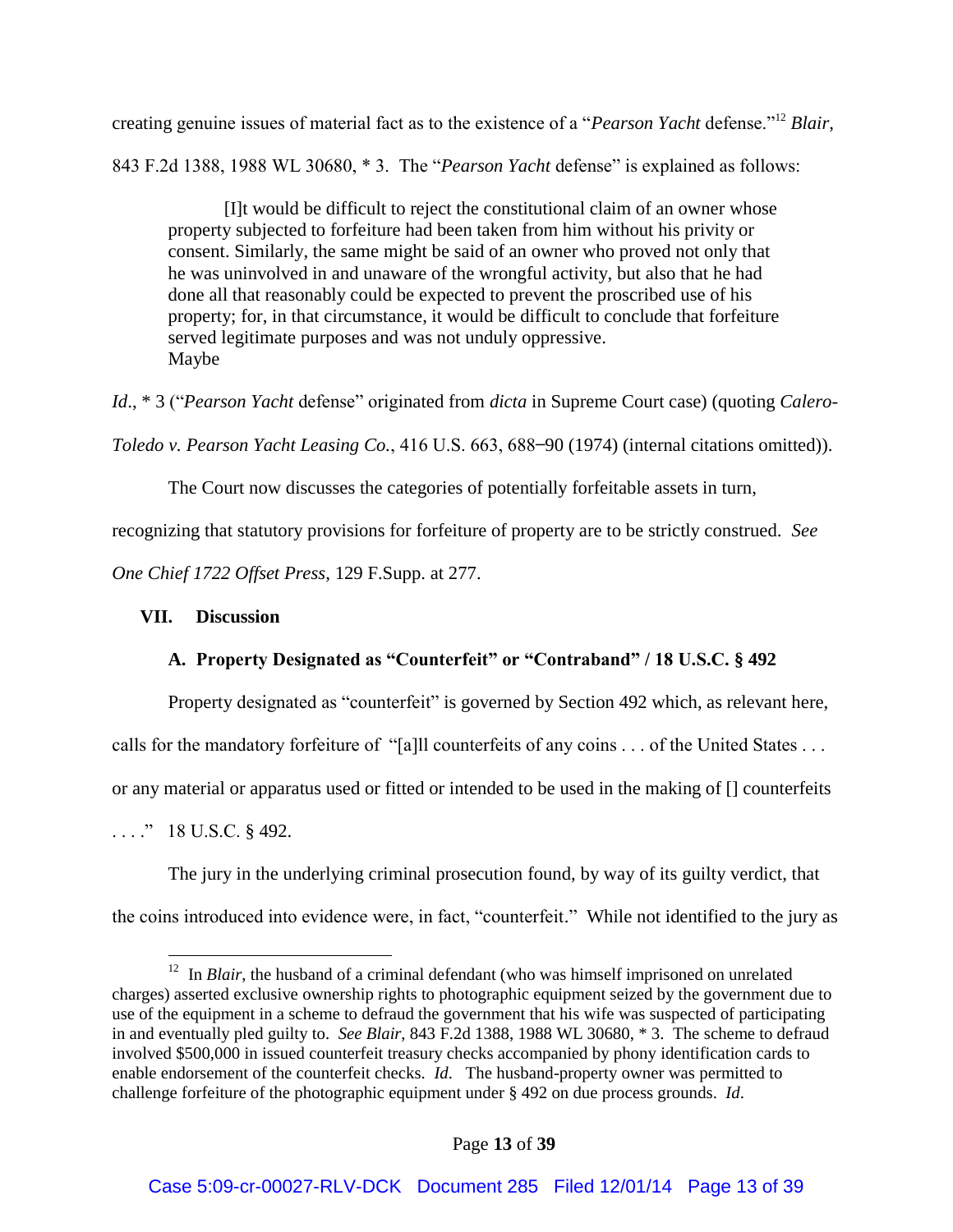an essential element of the § 485 offense, the counterfeit nature of the Liberty Dollar coins in evidence was nonetheless implicitly found.<sup>13</sup> (Doc. 270). As discussed at length in the Court's November 10, 2014 Memorandum and Order, the counterfeit determination already made enjoys the "sword and buckler" of a jury verdict.

In recognition of the fact that this prosecution was far from a garden-variety counterfeiting case, the undersigned held open whether a strict construction of Section 492 would limit its application solely to the more traditional counterfeiting case.<sup>14</sup> On its face, Section 492 appears to have application across all types of counterfeiting offenses. There is nothing in the plain language of 18 U.S.C. § 492 to suggest that § 492 relies on a different meaning of the term "counterfeit" than the definition used to describe and apply Section 485 here.<sup>15</sup> Indeed, there is no controlling authority for such a proposition. In fact, at least one court

 13 Neither of the Section 485 or 486 offenses has *an essential element* of determining whether the coins are "counterfeit." Contrast the statutory requirements for Sections 485 and 486 with the essential elements for proving actual or traditional counterfeiting of United States obligations or securities such as is found within 18 U.S.C. §§ 471, 472, 473. In each of these statutes, a false, forged, counterfeit, or altered obligation or security of the United States is an essential element of the offense. In this case, the relevance of the description of the Liberty Dollar coins (in appearance, as counterfeit, or otherwise) as a factual matter, was the Defendant's intent, namely, whether Defendant acted with intent to defraud for purposes of Section 485 or whether Defendant intended its use as current money for purposes of Section 486.

 $14$  The Government concedes that Section 492 is specific to counterfeiting offenses but insists that the counterfeit finding by the jury was a global or comprehensive finding. In *Mayo v. United States*, the court rejected the government argument that a printing press was subject to forfeiture pursuant to § 492 as contraband where the underlying conviction was for a violation of 18 U.S.C. § 2314 (interstate transportation of forged securities) and other offenses not before the Court. *Mayo*, 413 F. Supp. at  $161-$ 62. The district judge further stated that the record was devoid of any evidence showing that plaintiff was convicted of an offense for which § 492 forfeiture may lie (and distinguished between the § 2314 offense and traditional counterfeiting offenses, 18 U.S.C. § 471, *et seq.*, or 18 U.S.C. §§ 331–333, 335, 336, 642, or 1720).

<sup>&</sup>lt;sup>15</sup> The jury was told that "[t]he term "resemblance" means the quality or state of resembling; especially correspondence in appearance or superficial qualities; a point of likeness; similarity" and that "[t]he term "similitude" means a counterpart, double; a visible likeness; correspondence in kind or quality; a point of comparison." An additional instruction was given for the stated purpose of "explain[ing] the concept of resemblance" in the context of the case: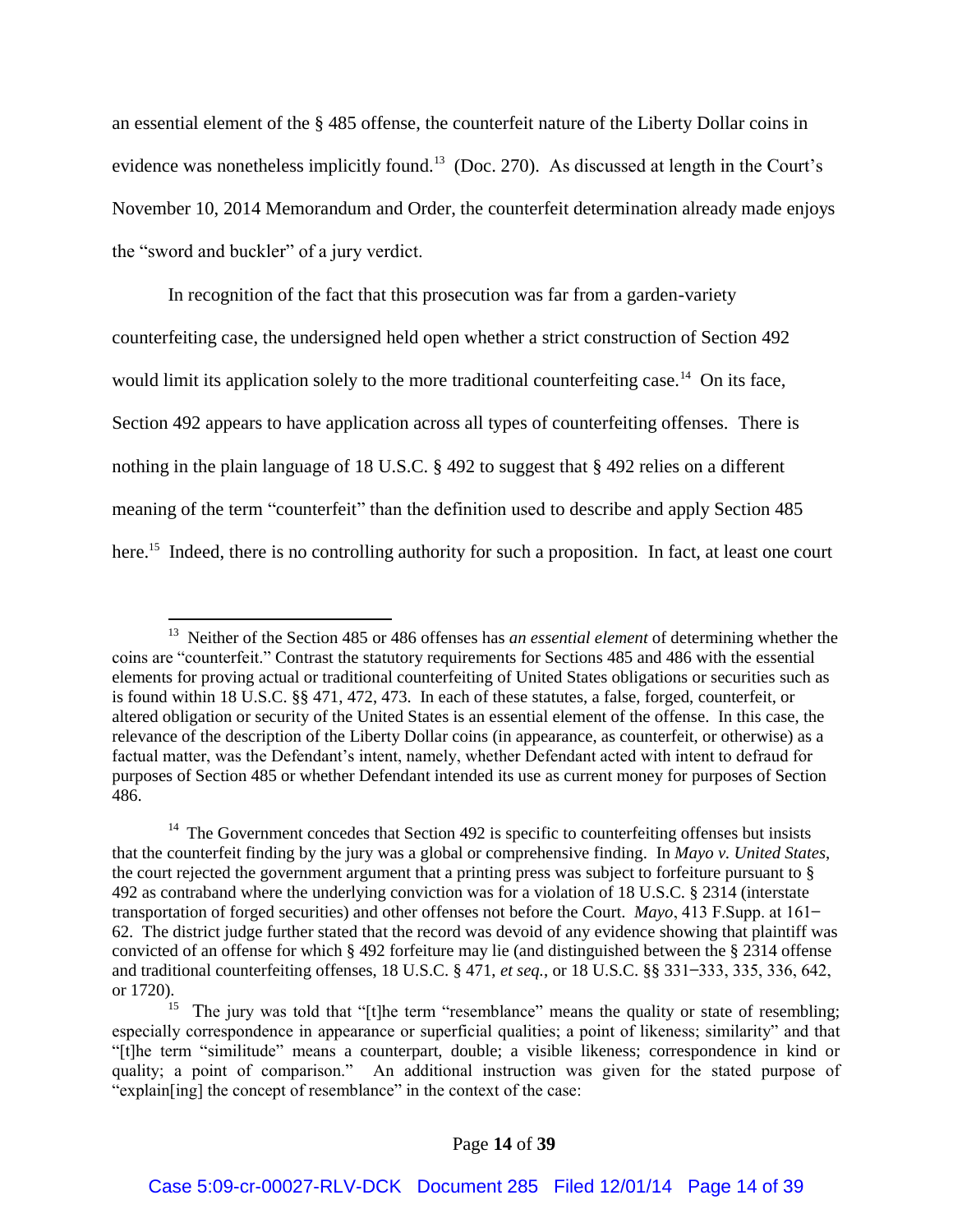opined that the availability of a third-party remedy tends to show that the legislature contemplated that "the purview of § 492 must encompass more than articles deemed illegal *per se* " *One Chief 1722 Offset Press*, 129 F.Supp. 276.

Nonetheless, in applying § 492, the undersigned is mindful of the evidentiary record that was before the jury. The significance of the jury's verdict, underlying factual findings, and limitations of the same (*e.g.*, what the jury necessarily found as well as facts the jury did not find), is explained in more detail within the M  $\&$  O resolving post-conviction motions, which is incorporated by reference. (Doc. 270, 31 n. 36). To the extent the jury did not reach or decide a question, the undersigned is deemed the fact finder for purposes of forfeiture since Defendant waived jury trial as to forfeiture issues. *Neal*, 2003 WL 24307070, \* 3.

The Government's approach to forfeiture presents an analytical hurdle given that the characterization of an item in some cases dictates the level of process a third party claimant is due. *See Helton*, 330 F.3d at 248. The Government does not address whether the jury's findings concerning the actual Liberty coins presented for their inspection and admitted into evidence would (or could) also be imputed to the entire array of seized Liberty coins, which is comprised of multiple versions of coins. (3/8/11 Tr. 77). The traditional counterfeiting cases cited by the Government offer little guidance on this point.<sup>16</sup> Furthermore, because the Government's evidence and argument concerning Defendant's intent was premised upon the suggested "use" of

<sup>&</sup>quot;A counterfeit coin is one made in imitation of some genuine coin. It is not necessary that the resemblance should be exact in all respects. The resemblance is sufficient if the coins are so far alike that the counterfeit coin is calculated to deceive a person exercising ordinary caution and observation in the usual transactions of business, though the counterfeit would not deceive a person who was expert or has particular expertise in such matters."

<sup>&</sup>lt;sup>16</sup> See e.g., Boggs v. Rubin, 161 F.3d 37, 41–42 (D.C.Cir. 1998) (counterfeit paper currency found to be reproductions of genuine currency of the United States in each instance and in violation of 18 U.S.C. §§ 472 or 481 deemed to be contraband for purposes of 18 U.S.C. § 492).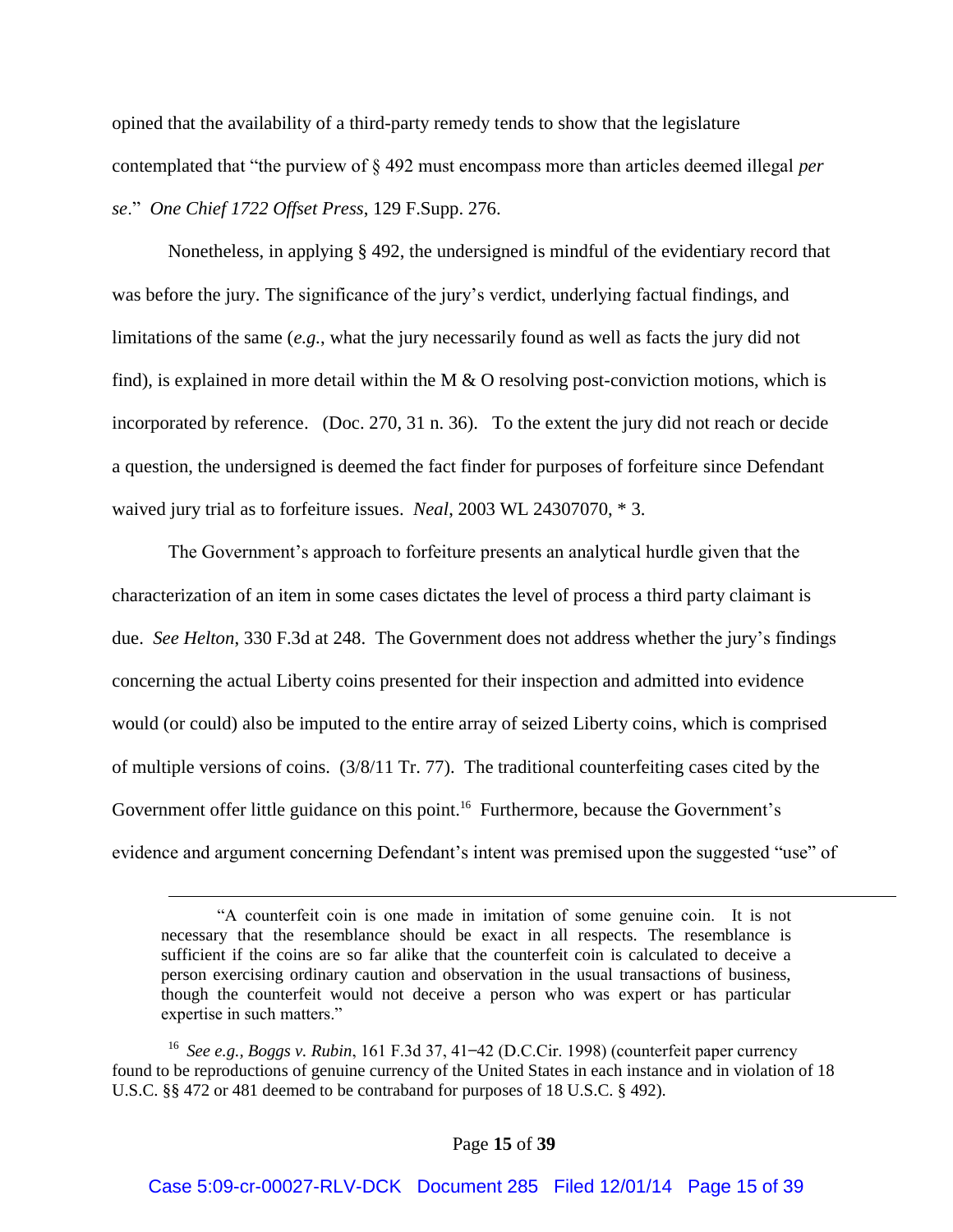the Liberty Dollar coins and, thus, an aspect of the "counterfeit" status, the Court, seeking to adhere to the strict construction mandate, declines to deem the entire array of seized coins contraband for purposes of Section 492 as proposed by the Government. 17 *See e.g., United States v. Ross*, 844 F.2d 187, 190 (1988) (vacating conviction and reversing in traditional counterfeit case,  $18 \text{ U.S.C. }$   $\frac{8}{471}$ , due to insufficient evidence that item in possession was "counterfeit" obligation due to lack of similitude; limiting holding that there could be no "counterfeit" obligation solely to the slips in evidence). Rather, only the Liberty Dollar pieces admitted into evidence, and only those pieces of admitted evidence that otherwise comport with the "counterfeit" definition applied in this case and provided to the jury, are subject to the mandatory forfeiture as "counterfeit" under § 492.<sup>18</sup>

The Court renders the following **FINDINGS OF FACT** relevant to **18 U.S.C. § 492**:

## **"COUNTERFEIT" COINS**

- 1) The Government presented evidence in its case-in-chief consisting of a sample of Liberty Dollar coins seized from Sunshine Minting. (3/18/11 Tr. 55).
- 2) The Liberty Dollar coin design was not a static design but rather evolved over time.  $(3/15/11$  Tr. 598, 600).
- 3) The 2005 Liberty Dollar design altered previous versions of the Liberty Dollar coin by deleting the reference to NORFED and the call for repeal of the Federal Reserve

 $17$  The Court also notes that the classification of contraband, namely, derivative contraband status, can also depend on the use of the accused item. *See Helton*, 330 F.3d at 248 (internal citation omitted).

<sup>&</sup>lt;sup>18</sup> The jury did not pass upon each and every Liberty Dollar item seized and find as fact that each item meets the legal definition of counterfeit. Whether in evidence or not, there are Liberty Dollar coins that the jury was never asked to pass on. For example, the jury was not asked to opine as to the counterfeit status of the \$50 Liberty Dollar pieces stored at Sunshine Minting. (Doc. 197, 20 / Exhs. 376, 377).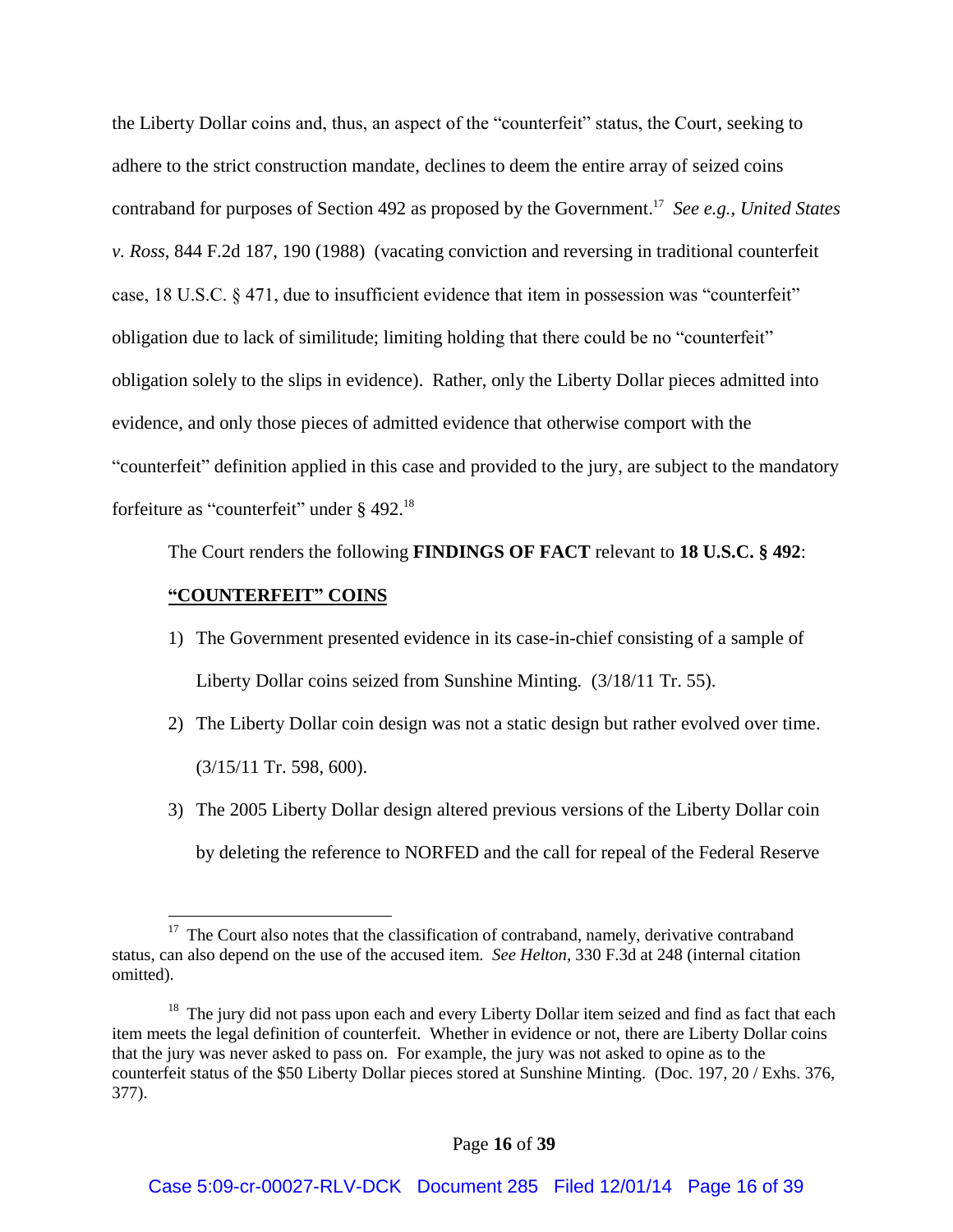and replacing NORFED with "LibertyDollar org" in order to make the Liberty Dollar more marketable. (3/15/11 Tr. 637–38) (Def. Exh. 320).

- 4) The purpose for altering the design in this way was to market a less controversial Liberty Dollar; a design where consumers would not necessarily have to subscribe to LDO philosophy regarding the Federal Reserve and United States monetary policy.  $(3/15/11$  Tr. 637–638).
- 5) In October 2005, the Liberty Dollar University unveiled a new RCO strategy promoting the Liberty Dollar to merchants as a means of making change. (3/8/11 Tr.  $117 - 18$ ).
- 6) Defendant, via the Liberty Dollar Organization, issued a number of "specialty" versions of the Liberty Dollar coins.
- 7) Defendant created a Liberty Dollar that touted the Second Amendment and another Liberty Dollar that promoted Ron Paul as a 2012 Presidential Candidate.<sup>19</sup> (3/8/11 Tr.  $58 - 59$ ).
- 8) Defendant, via the Liberty Dollar Organization, produced state-specific Liberties in conjunction with its State Monetary Initiative.
- 9) Only the Liberty Dollar pieces admitted into evidence, and only those pieces of admitted evidence that otherwise comport with the "counterfeit" definition applied in this case and provided to the jury, are subject to the mandatory forfeiture as "counterfeit" under  $\S$  492.

<sup>&</sup>lt;sup>19</sup> As for the Ron Paul Dollars, Defendant von Nothaus claims that approximately 2,000 of the 3,000 pounds of copper coins seized in Evansville, Indiana (the majority of what was seized) were likely Ron Paul Dollars that were intended to be used for the 2012 Presidential Campaign. (4/4/11 Tr. 7).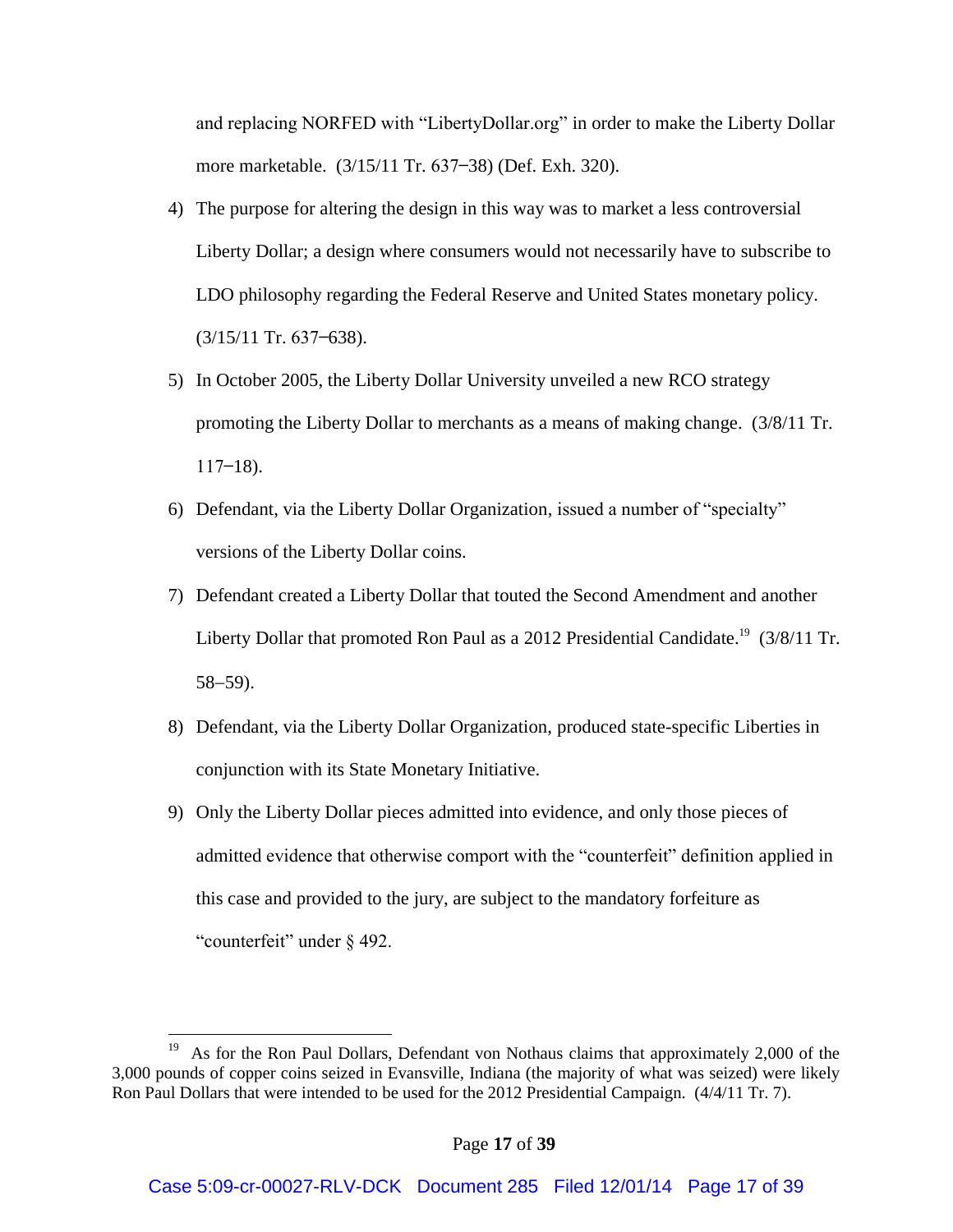10) Coins not subject to a mandatory forfeiture under § 492, and not properly designated as "counterfeit" or "contraband *per se*" include:

- Early and less sophisticated versions of Liberty Dollar coins minted and dated from 1998 and through 2004;
- Liberty Dollar coins having no denomination or dollar sign imprinted on the coin;
- Liberty Dollar coins minted prior to the U.S. Mint / U.S. DOJ placing von Nothaus on notice in 2006 that the DOJ considered his activities illegal;
- Liberty Dollar coins bearing competing insignia (imprinting representing at least two different origins) such as both Liberty and the Hawaii Dala;
- Liberty Dollar coins with characteristics of multiple von Nothaus entities. For example, coins with the Liberty insignia on one side and Hawaii Dala on the other side. (Government Exh. F58).

# **DIES, MOLDS, AND CASTS**

1) Agent Muse identified pictures of the dies used by Sunshine Minting to produce coins for Liberty Services that were seized by the Government. (Government Exh. 72) (a composite of 20+ pictures).

2) Agent Romagnuolo testified that all of the dies seized from Sunshine Minting were "Liberty Dollar [O]rganization items." (3/8/11 Tr., 45) (Doc. 284 / Aff. Exh. 72).

3) Certain of the dies seized were for minting Hawaii Dala coins notwithstanding that the same die also had a Liberty Dollar imprint. (4/4/11 Tr. 29).

**B. Property Allegedly "Used, or Intended to be Used" to Commit, or to Facilitate the Offense of Conviction / 18 U.S.C. § 853(a)(2)**

## Page **18** of **39**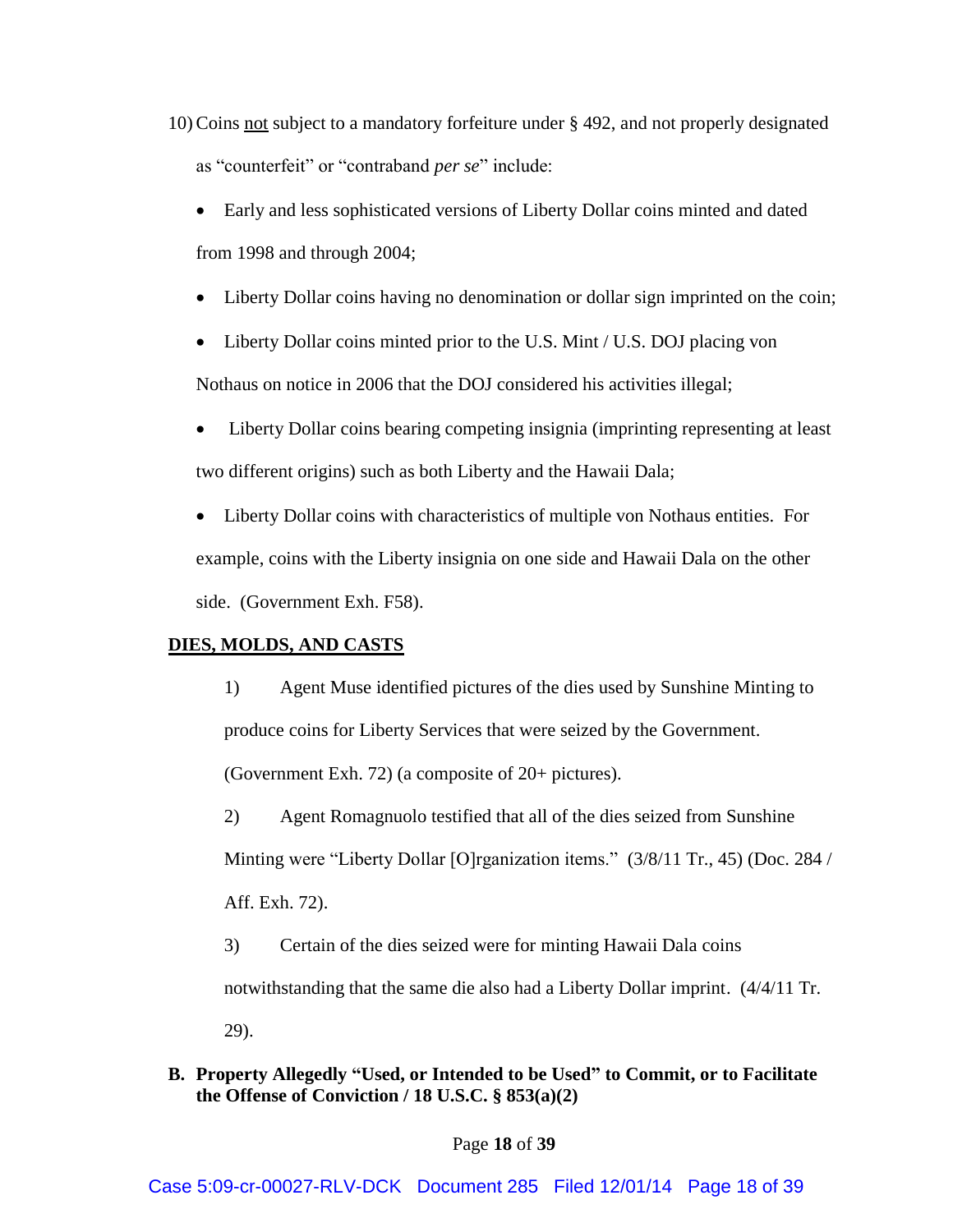With respect to property allegedly used or intended to be used to commit, or to facilitate the commission of the offense, the government must prove that a substantial connection between the property and the offense existed. *See Herder*, 594 F.3d at 364.

The Government contends that the quantities of raw, unminted silver were intended to be used to commit, or to facilitate the commission of the charged offenses. The Government further asserts that to the extent an item is not deemed to be contraband, it falls within  $\S$  853(a)(1) or  $\S$  $853(a)(2)$ , or both.

The Court makes the following **FACTUAL FINDINGS** in connection with **18 U.S.C. § 853(a)(2)**:

- 1) The Government learned of two accounts at Sunshine Minting associated with Liberty Services: **Account No. 951650** with a Warehouse number of **"SK2"** (an account holding a large quantity of unminted silver); and an account in the name of the **Royal Hawaiian Mint**.
- 2) Agent Muse identified pictures of pallets of Liberty Dollar coins and ingots of raw silver seized by the Government at Sunshine Mint. (Government Exh. 72)

## **ROYAL HAWAIIAN MINT ITEMS**

3) Law enforcement seized the following items from Sunshine Minting's Royal Hawaiian Mint account:

11 Silver Bars and Silver Scrap totaling 10,720.60 troy ounces (or approximately 800–900 pounds);

168,599 Silver Troy Ounce Coins;

147 Gold Troy Ounce Coins;

### Page **19** of **39**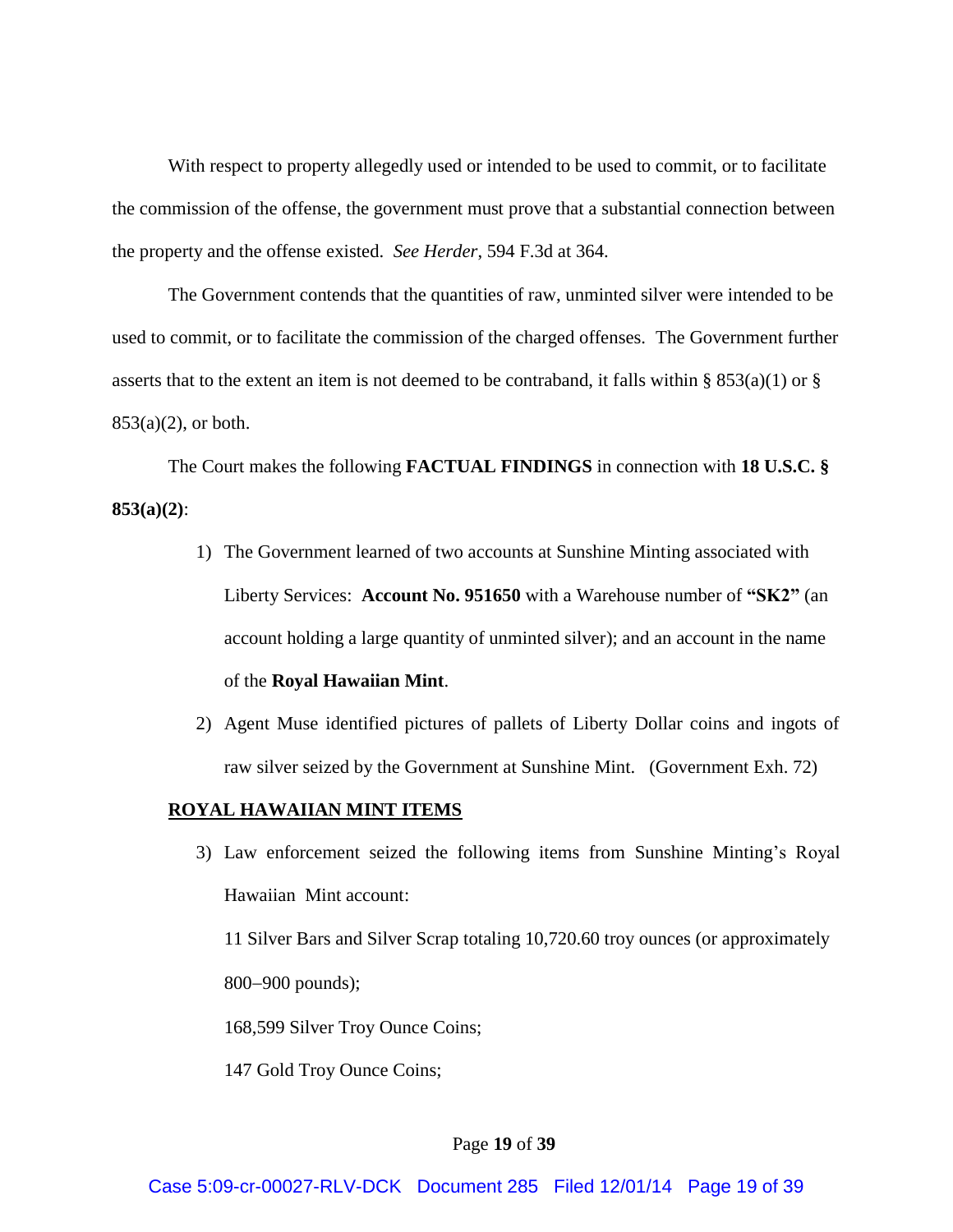17 Gold .05 Troy Ounce Coins;

710 Silver .5 Troy Ounce Coins;

1,000.5 Troy Ounces of Silver Coins; and

1,000.5 Troy Ounces of Silver Coins.

- 4) The Defendant's project required Sunshine Minting to have a certain amount of unminted silver on hand available for satisfying Liberty Dollar purchase orders.
- 5) The raw unminted silver held in the Royal Hawaiian Mint account, 11 Silver Bars and Silver Scrap totaling 10,720.60 troy ounces, was held for use in the LDO organization.
- 6) The gold and silver Liberty Dollar coins held in the Royal Hawaiian Mint account are connected to the charged offenses.
- 7) The Royal Hawaiian Mint bank account was eventually merged into the NORFED account. (Government Exh. F-57) (5-16-2000 Bledsoe Letter requesting Royal Hawaiian Mint Account 54915160 be merged with NORFED's Account 54915579 and then closed). LIBERTY SERVICES was formerly known as NORFED. (3/8/11 Tr. 98; 3/9/11 Tr. 154);
- 8) After the Royal Hawaiian Mint entity was no longer active or in existence, the Defendant "used the name" of the entity Royal Hawaiian Mint. $20$

## **16,000.05 TROY OUNCES OF UNMINTED SILVER**

 $20$  When the Government asked von Nothaus why checks from Account 2980 would have been written to the Royal Hawaiian Mint in 2006 and 2007, von Nothaus conceded that the Royal Hawaiian Mint was not in existence during that time period. (4/4/11 Tr. 10). The Government then asked whether the Royal Hawaiian Mint was an alter ego of von Nothaus. Von Nothaus didn't protest or disagree but stated, "I used the name, yes."  $(4/4/11 \text{ Tr. } 10)$ .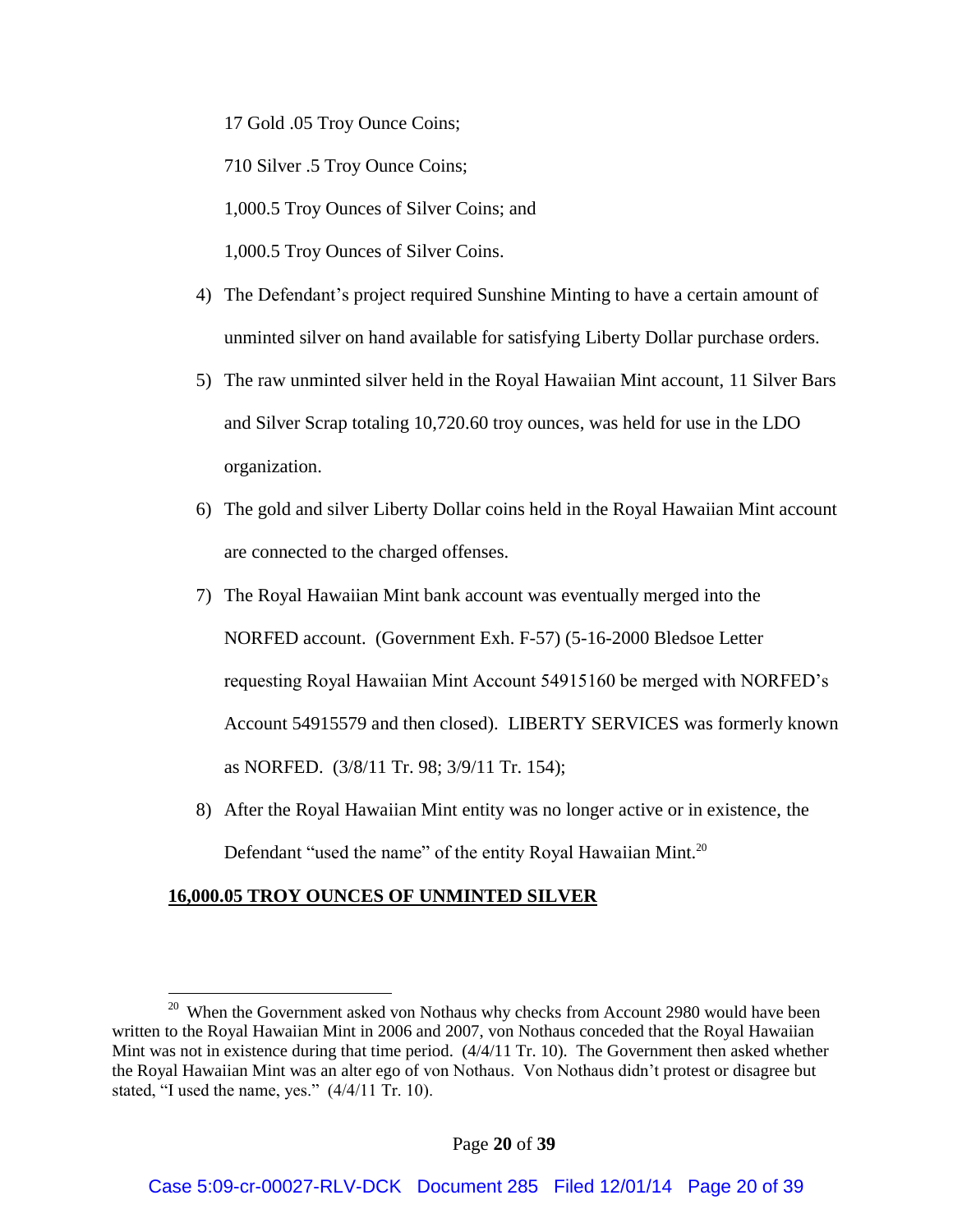1) During the November 15, 2007 search, Agent Muse was informed by Ms. Sherry Galdi, Sunshine Minting Accounting Manager / Supervisor, that there was another account at the mint associated with Liberty Services, **Account No. 951650** with a Warehouse number of **"SK2"**. Ms. Galdi produced documentation supporting the association and law enforcement applied for a second search warrant. (Government Exhs. F40-41).

2) Pursuant to the second warrant, the Government seized **16,000.05 troy ounces (or approximately 1300 pounds) of raw or unminted silver** from Sunshine Minting.

3) According to records of Sunshine Minting, the unminted silver seized by the Government was purchased by Mary S. Nothhouse ("Mrs. N" or "Mrs. Nothhouse"), Defendant's mother, and placed in a special safekeeping account. (Government Exhs. F42-43).

- 4) Sunshine Minting's records refer to this account as "Safekeeping 2 account for  $SK2."$  (Government Exh. F50).
- 5) This safekeeping account identified with Mrs. N was opened September 26, 2005 and characterized as an "individual" account.
- 6) Mrs. N paid at least two annual "Safekeeping Premiums" in the amount of \$50.00. (Doc. 255 / Exh. 1).
- 7) Sunshine Minting also stated on its order form "New Whse set up SK2 for Liberty Dollars – NORFED." (Government Exh. F41).

#### Page **21** of **39**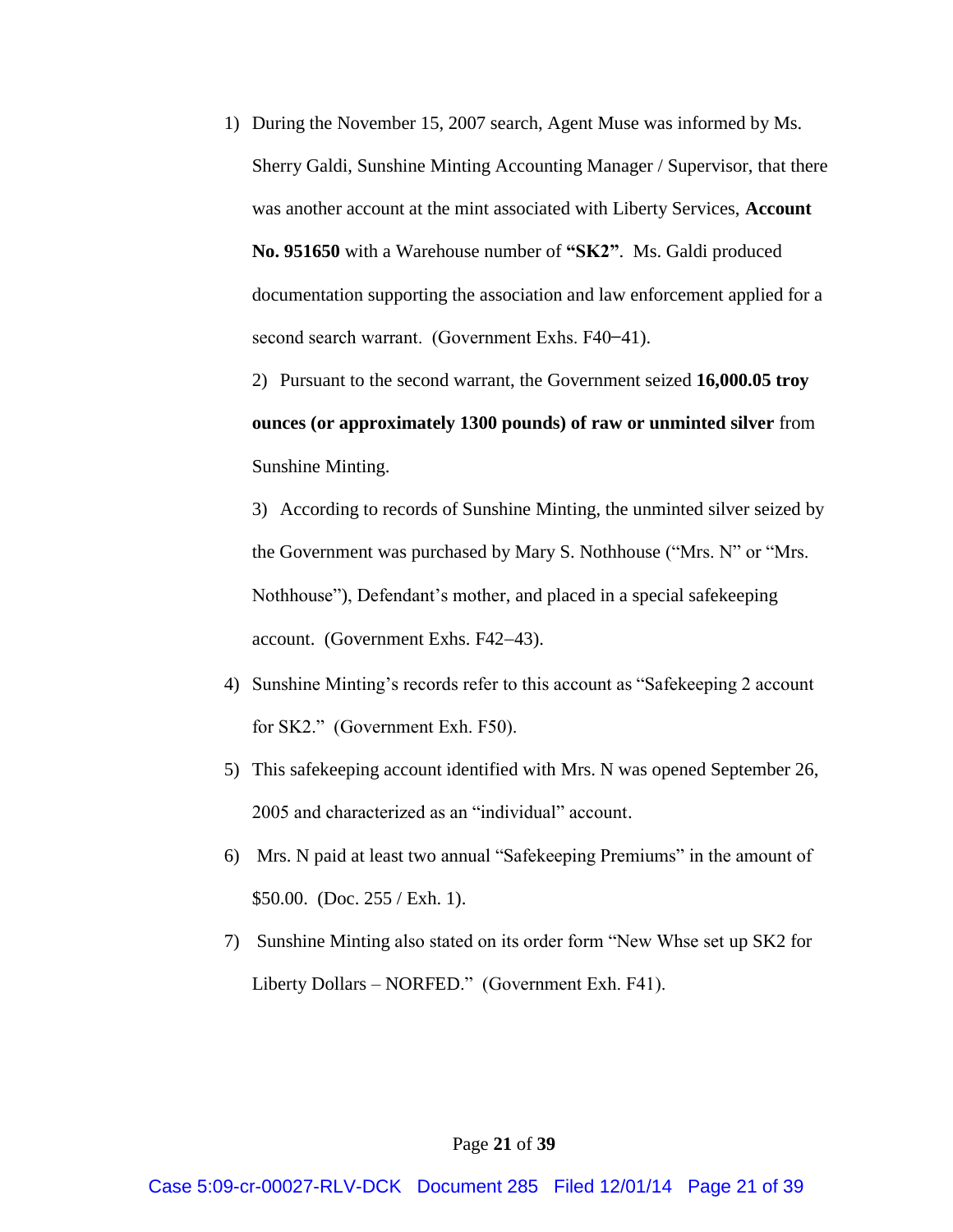- 8) On October 23, 1992, Mrs. N and her husband, Bernard W. Nothhouse, since deceased, funded a revocable trust ("Trust") by combining their joint assets. (Doc. 255, 4 / Exh. D).
- 9) Under the Trust, Mr. and Mrs. Nothhouse served as trustees, with their son, Robert K. Nothhouse, named as successor trustee. (Doc. 255, 4 / Exh. D).
- 10) The Trust called for the trust estate to be divided equally and distributed amongst their three children upon their respective deaths. (Doc. 255 / Exh. C,  $\P$  2).
- 11) When Bernard W. Nothhouse passed away in September of 1995, Mrs. N continued to serve as trustee. (Doc.  $255$  / Exh. C,  $\P$  1, 10).
- 12) Approximately one week prior to the first silver purchase, Mrs. N closed a five-year CD account administered by the Trust worth \$85,314.20 and placed that sum of money into the Trust account at Colonial Bank. (Doc. 255, 5 / Exh. E).
- 13) The accumulation of the 16,000.05 troy ounces of unminted silver is documented in Sunshine Minting's November 15, 2007 "Inventory" Transaction History Report."<sup>21</sup> (Government Exh. F50).
- 14) The initial purchase of 11,475 ounces of silver were paid for, with funds withdrawn from a retirement account (the five-year CD account administered by the Trust) belonging to Mrs. N and her spouse.  $(4/4/11$  Tr. 27–28).

<sup>&</sup>lt;sup>21</sup> The opening of SK2, a safekeeping account for warehousing quantities of unminted silver, was prompted by Mrs. N's purchase of 11,475 ounces of 999 fine silver on September 26, 2005. The second purchase and deposit into SK2 was on March 20, 2006 for 4,300 ounces, which brought the SK2 balance up to 15,775 ounces. The third deposit into SK2 was made on March 30, 2006 for 225 ounces from the Royal Hawaiian Mint, which increased the total quantity in SK2 to 16,000 ounces.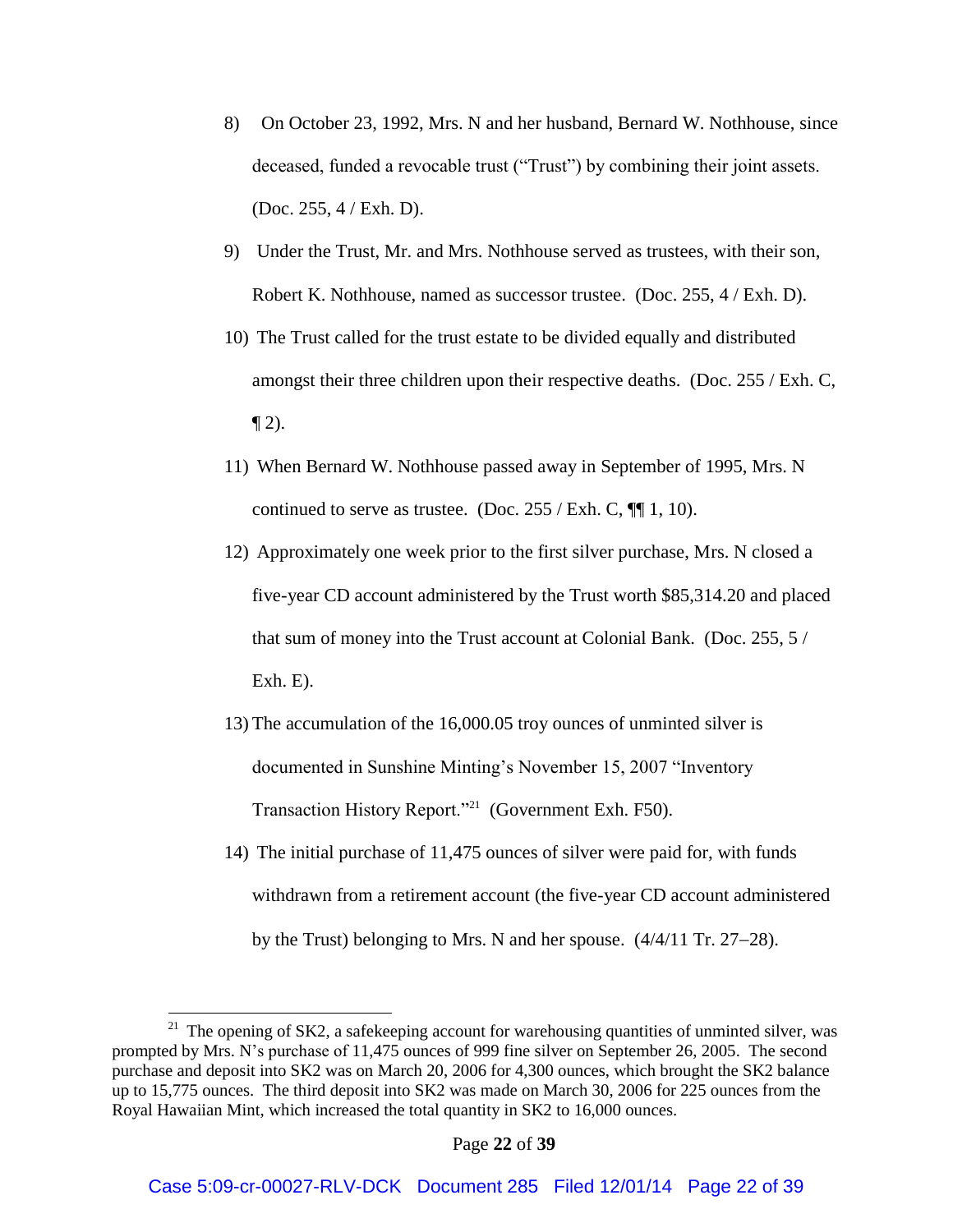- 15) A corresponding invoice from Sunshine Minting dated September 26, 2005 for 11,475 ounces of fine silver (\$7.36 / ounce) was produced by the mint. (Government Exh. F45; Doc.  $255$  / Exhs. E-G and C).
- 16) The safekeeping account application listed Mrs. N as the only authorized signatory, yet had a handwritten directive stating: "Please grant access to: Suzy [] . . . or Bernard von Nothaus or Bob NotHaus." (Government Exh. F43).
- 17) There was testimony from Agent Muse that he believed the "Suzy" referred to in the handwritten note granting access to the account was Mrs. N since "Suzy" was her middle name.  $(3/18/11 \text{ Tr. } 42)$ . "Suzy" is, in fact, the middle name of Defendant's mother. (Doc. 255).
- 18) The reference to "Suzy" is to Mrs. N's daughter, Sue Voye, and the handwritten directive was intended to allow access to all three of the Notthouse children. (Doc.  $255$  / Exh. C,  $\P$  2, 7).
- 19) On March 14, 2006, Mrs. N elected to close a four-year CD account she and her late husband had obtained during their marriage in favor of investing in more silver. (Doc. 255,  $6-7$  / Exh. C,  $\P$  13 and Exh. J).
- 20) On March 14, 2006, the sum of \$34,832.14 was withdrawn from the CD via Disbursement Account Check from First Bank of Missouri paid to "Bernar W. & Mary S. Nothhouse Rev Trust, Mary S. Nothhouse Trustee." (Doc. 255, 7 / Exh. C, ¶ 13 and Exh. J).

#### Page **23** of **39**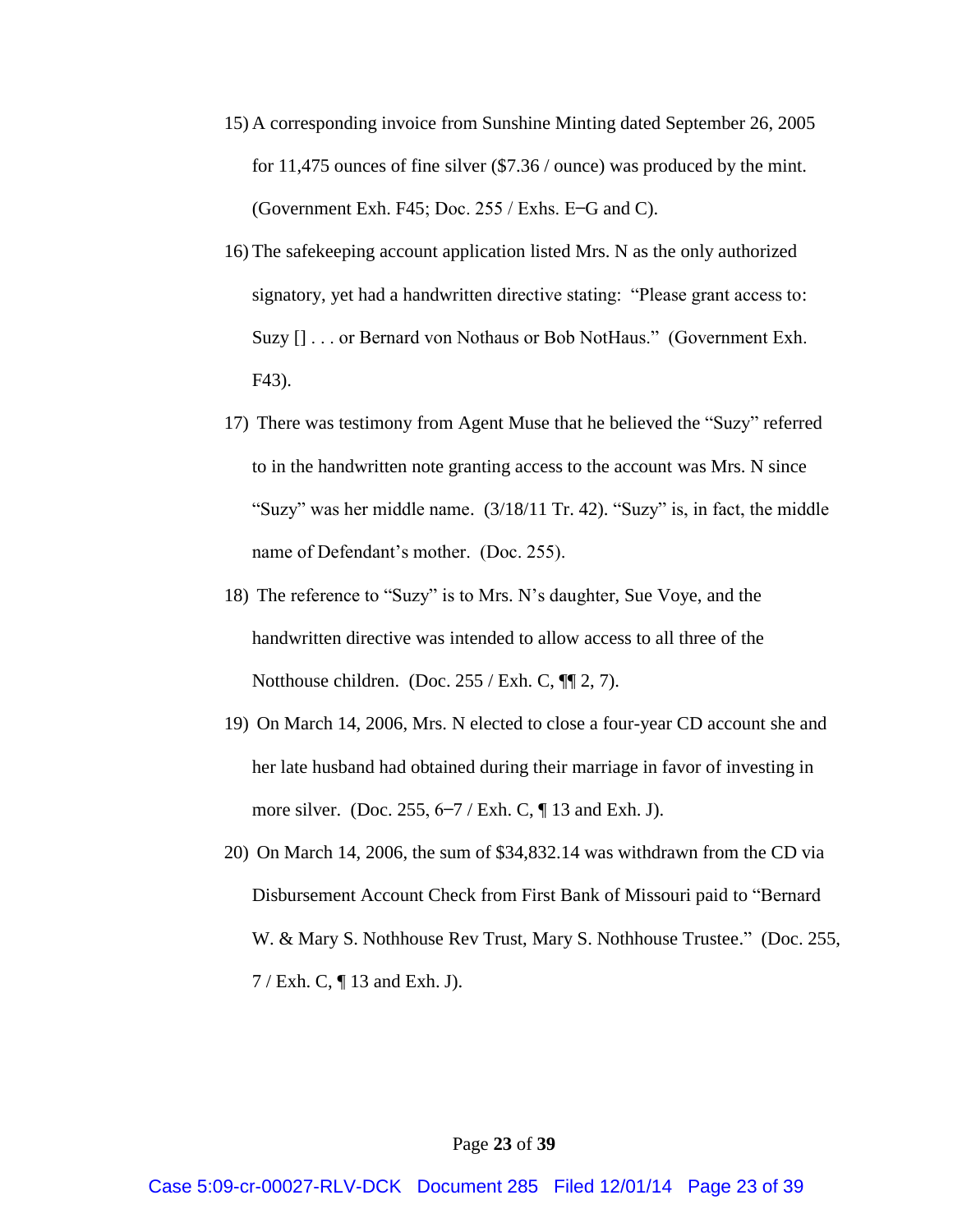- 21) Mrs. N and her son, Robert Nothhouse, made arrangements to jointly purchase a quantity of silver (3,300 ounces for Mary and 1,000 for Robert).  $(Doc. 255, 7-8).$
- 22) With reference to the second purchase by Mrs. N, another series of documents produced by the mint, and dated March 20, 2006, reflect a second safekeeping application, purchase order, and invoice from Sunshine Minting for 4,300 ounces of .999 fine silver. (Government Exhs. F46–F48). The 4,300 ounce silver purchase was kept in the same SK2 silver holding account identified as belonging to Mrs. N.
- 23) With respect to the March 20, 2006 transaction, Mrs. N personally made the silver purchase and request for safekeeping; however, in doing so, the file includes the notation: "Bernard for safekeeping." (Government Exh. F46).
- 24) The second purchase of 4,300 ounces of .999 fine silver (at \$10.45 per ounce) totaled \$44,935.00 and was paid by Mrs. N. (Doc. 255 / Exh. L, M).
- 25) Mrs. N's third purchase of silver was a joint purchase with Defendant Bernard von Nothaus, allegedly for the sake of obtaining a more desirable price. (Doc. 255, 8–10 / Exhs. C,  $\P$ [ 16–18 and M).
- 26) A March 30, 2006 invoice reflects that Mrs. N purchased a total of 2,050 ounces of silver, 225 ounces of silver for her own individual safekeeping account and the remaining 1,825 ounces for transfer to Defendant's Royal Hawaiian Mint account. (Doc. 255, 9 / Exh. N).
- 27) Payment for the third silver purchase was made by Mrs. N to Sunshine Minting via UMB Check No. 2360 for \$2,137.50 paid out of a joint account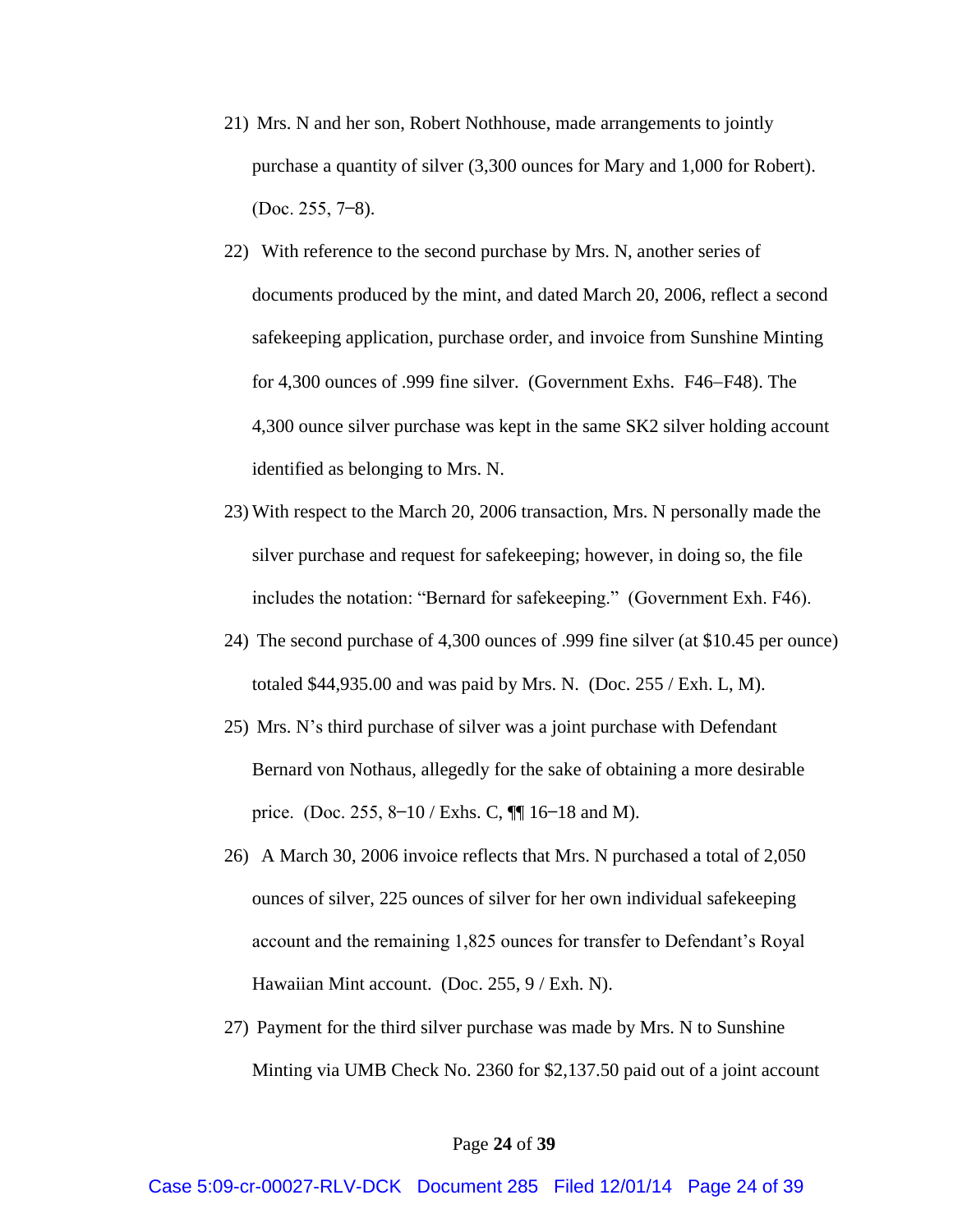belonging to Mary Nothhouse and Robert K. Nothaus and Colonial Bank Check No. 597 dated March 30, 2006 for \$20,987.50. (Government Exh. F49). Sunshine Mint's cash receipt journal shows that these two deposits were made into Royal Hawaiian Mint's account at Sunshine Mint. (Government Exh. F49A and B).

- 28) Mrs. N advanced the money for Defendant's portion of silver, assertedly for convenience and in order to secure (lock-in) a desirable price. (Doc. 255, 9 / Exh. C,  $\P$  20).
- 29) A deposit in the amount of \$5,500 was made into the Royal Hawaiian Mint account at Sunshine per an official check drawn on Colonial Bank dated August 20,  $20\underline{0}3$ .<sup>22</sup> The check identified Mrs. N as the "remitter" and the Royal Hawaiian Mint Account No. 496468 was listed next to her name. (Government Exh.  $F51-52$ ).
- 30) Whether connection to the Royal Hawaiian Mint Account establishes nexus (or a "substantial connection" depending on the forfeiture theory) by a preponderance of the evidence is dispositive of this issue;  $\left(\frac{4}{4}\right)11$  Tr. 17–18).
- 31) Defendant claims that because Sunshine Minting ordinarily only serves corporate entities, Sunshine Minting would not agree to store his mother's unminted silver absent a recommendation from the Defendant (an established

 $22$  The Government asserts that the 2003 transaction establishes Mary Nothhouse's involvement with Defendant's scheme at Sunshine Mint prior to the opening of the SK2 safekeeping account in September 2005. (Doc. 200). The Court does not find this remote transaction indicative of Mary Nothhouse's knowledge of, involvement in, or support of Defendant's illegal activities and does not find that the record evidence as a whole supports the Government's position on this issue.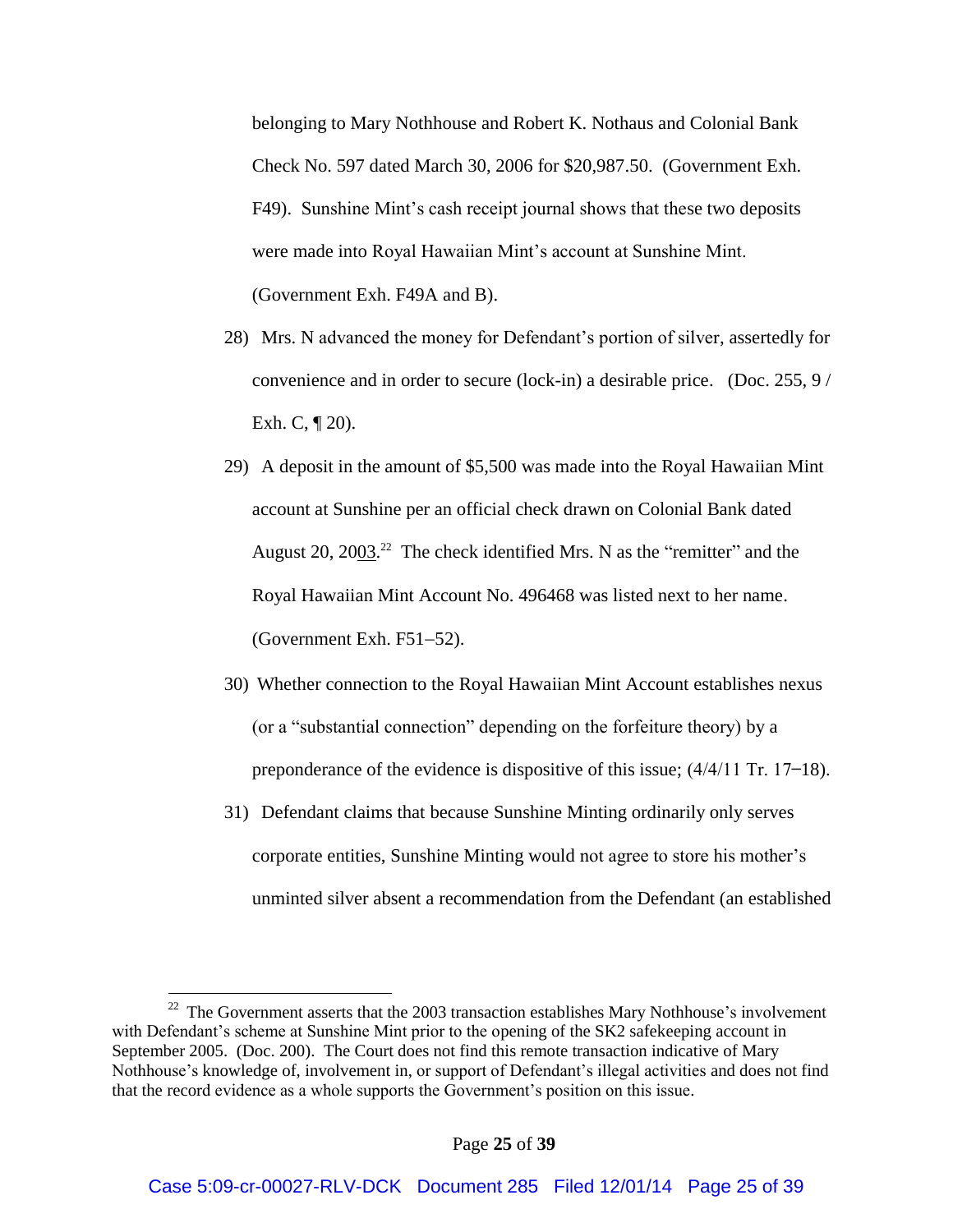Sunshine Minting customer) or absent an association with Defendant's corporate entity; (Doc.  $255$ ,  $2-3$ ).

- 32) Defendant further claims that, for the same reason, Sunshine Minting would not permit his brother to open his own individual account for the storage of such a small quantity of silver. (Doc.  $255$ ,  $2-3$ ). According to Defendant, this is why his brother's relatively small quantity of unminted silver was being stored in the SK2 account along with his mother's silver.
- 33) Mrs. N supplied a handwritten affidavit dated February 17, 2008 demanding that the Government return 15,000 ounces of silver to her and 1,000 to her son Robert. (Government Exh. F59).
- 34) Mrs. N "swear[s] that all the money [she] used to purchase [the]  $16,000$ ounces of silver was from [her] savings except for the final 225 ounces that Defendant brought[sic] to repay [her] for money he owed [her] and the money from Robert Keith Nothhouse for his 1000 ounces." (Government Exh. F59).
- 35) Mrs. Nothhouse avers that she "never used any of [her] own money to purchase any silver for Bernard," but that she "did purchase silver for Bernard using funds from checks provided by him." $^{23}$  (Government Exh. F59).
- 36) Mrs. Nothhouse supplied a typed affidavit dated March 4, 2008, restating what she had included in her handwritten affidavit, namely, that she "used her life savings to purchase  $16,000$  ounces of silver" with the exception of the  $225$ ounces from Defendant and the 1,000 she claims to have purchased on behalf of her son Robert with his money. (Government Exh. F59).

<sup>&</sup>lt;sup>23</sup> The typed copy of the Mary Nothhouse affidavit omits reference of any checks given to her by the Defendant and only mentions receiving funds from Defendant.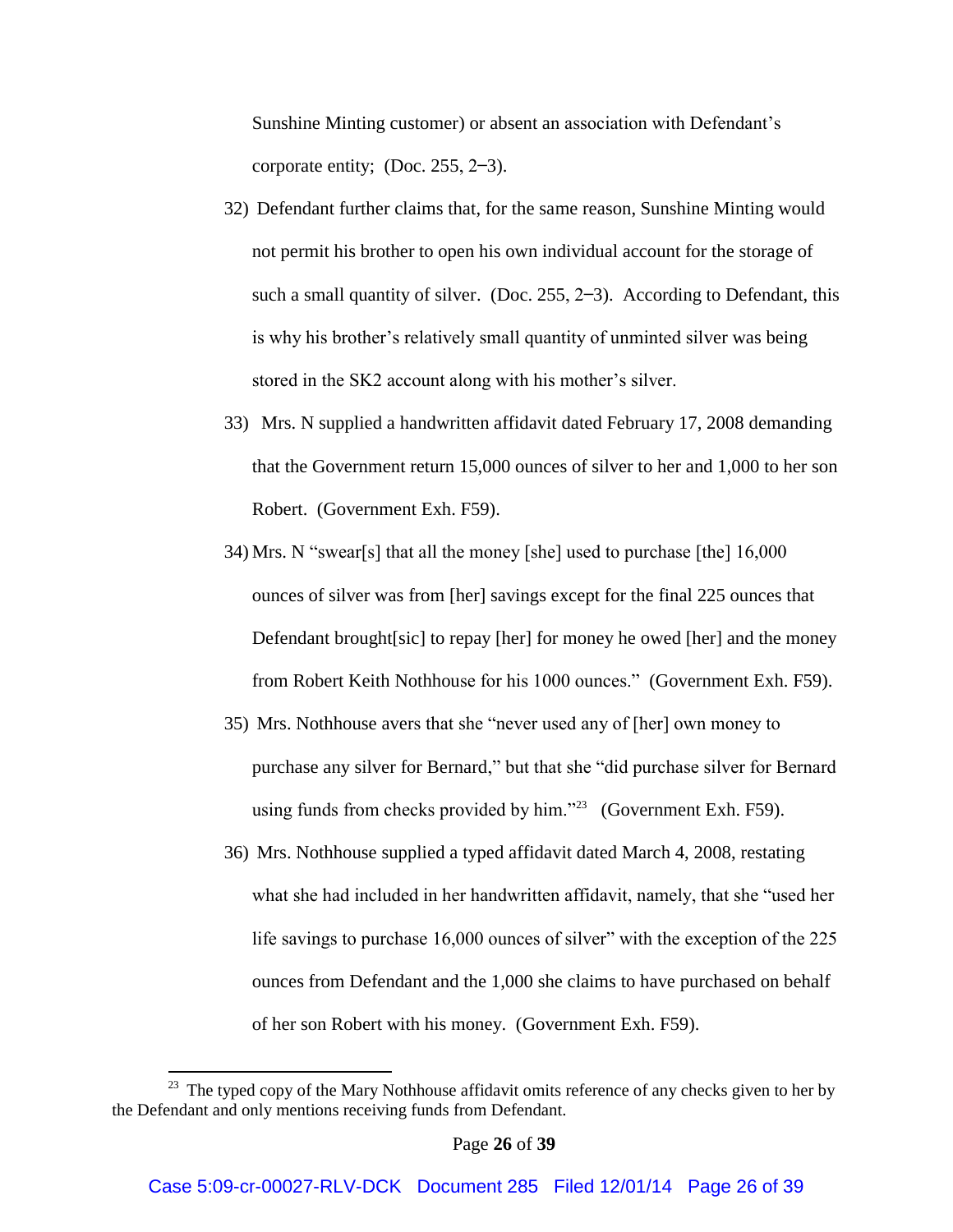37) Mrs. Nothhouse filed a claim in the related civil forfeiture action asserting the same facts, namely, that the source of funds used to purchase the 16,000.05 troy ounces of silver was Mrs. N's and her former husband's personal retirement savings. (*See* 1:08CV230-RLV / Doc. 16 Claim of Mary Nothhouse)

38) There is no evidence that since the inception of the SK2 Safekeeping Account that any quantity of silver was taken out of this account for use in the minting of coins.

# **C. Property Allegedly Constituting "Proceeds" (or "Derived from Proceeds") of the Crime of Conviction / 18 U.S.C. § 853(a)(1)**

"[P]roperty is considered proceeds and therefore deemed forfeitable if "a person would" not have [the property] but for the criminal offense." *Bailey II*, 2012 WL 569744,  $*$  9 (quoting *Horak*, 833 F.2d at 1242–43); *United States v. DeFries*, 129 F.3d 1293, 1313 (D.C. Cir. 1997) "causal link" required between offense of conviction and property sought to be forfeited as proceeds). For purposes of § 982, proceeds encompasses that which is gained / obtained by the Defendant directly or indirectly as a result of the offense of conviction. *See e.g., United States v. Warshak*, 631 F.3d 266, 332–33 (6th Cir. 2010) (affirming the forfeiture of all money generated as a result of defendant's conspiracy to commit fraud, including money obtained from potentially legitimate sales); *but see Bailey I*, 2011 WL 5509027, \* 7 (expressing frustration with the Government position that "every asset purchased by the Defendant on behalf of his clients over the course of a decade ... constitutes proceeds of [defendant's] fraud and is therefore for feitable, regardless of whether those clients actually suffered a loss as a result of Defendant's fraud") (citing *Reckmeyer*, 836 F.2d at 206).

#### Page **27** of **39**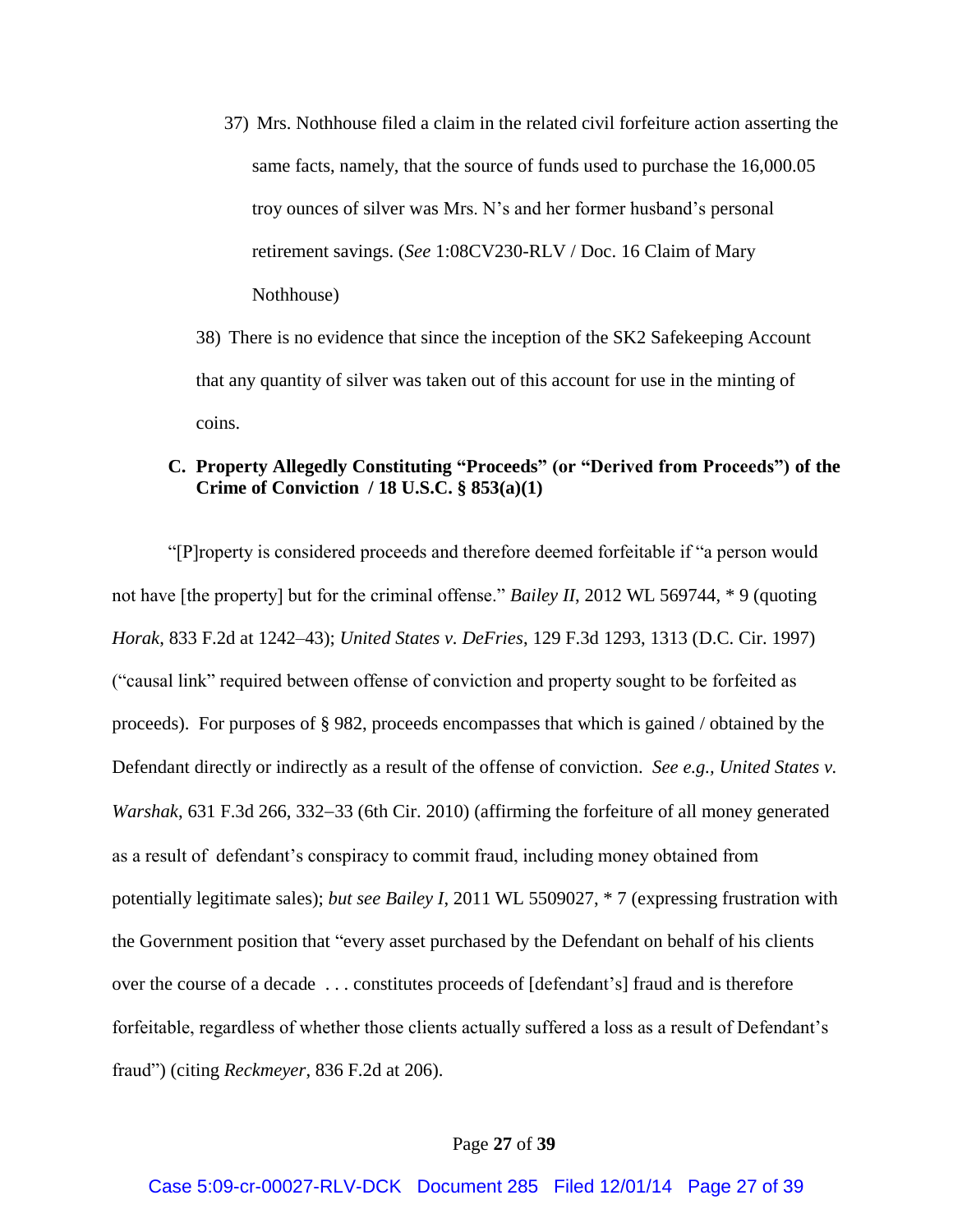The Government relies upon §  $853(a)(1)$  as a "catch all" for forfeiture. The Government argues that to the extent any of the Liberty Dollar coins or items seized (apparatus / devices / dies / molds) are not "contraband," they could not have existed "but for" Shelter Systems, NORFED, the Liberty Services entities, and The Royal Hawaiian Mint.  $(4/4/11 \text{ Tr. } 11-12)$ .

The Court renders the following **FACTUAL FINDINGS** pertinent to **21 U.S.C. § 853(a)(1)**:

## **ACCOUNT 2980 \$254,424.09**

- 1) Ms. Kelly Schwartz, a Security Officer for Integra Bank National Association "Integra"), located in Evansville, Indiana, appeared as a witness for the Government.  $(3/18/11 \text{ Tr. } 17-33)$ .
- 2) Ms. Schwartz provided testimony concerning a commercial (sole proprietorship) interest-bearing checking account identified as "XXXXXX2980" (hereinafter "Account 2980").  $(3/18/11$  Tr. 17-33). The bank's records of Account 2980 were admitted into evidence in their entirety as Government Exhibit Nos. F1–F23.
- 3) Account 2980 was opened on November 24, 2006 and closed February 5, 2008. (3/18/11 Tr. 18).
- 4) Account 2980 identified the account holder as "Bernard von Nothaus, doing business as Liberty Services," with an address of 527 North Green River Road, Number 158, Evansville, Indiana. Account 2980 was the operating account for Liberty Services.
- 5) The corresponding signature card for Account 2980 identified Bernard von Nothaus and Sarah Bledsoe as possible signatories, or individuals authorized to do business on the account. (Government Exh.  $F32-1$ ).

## Page **28** of **39**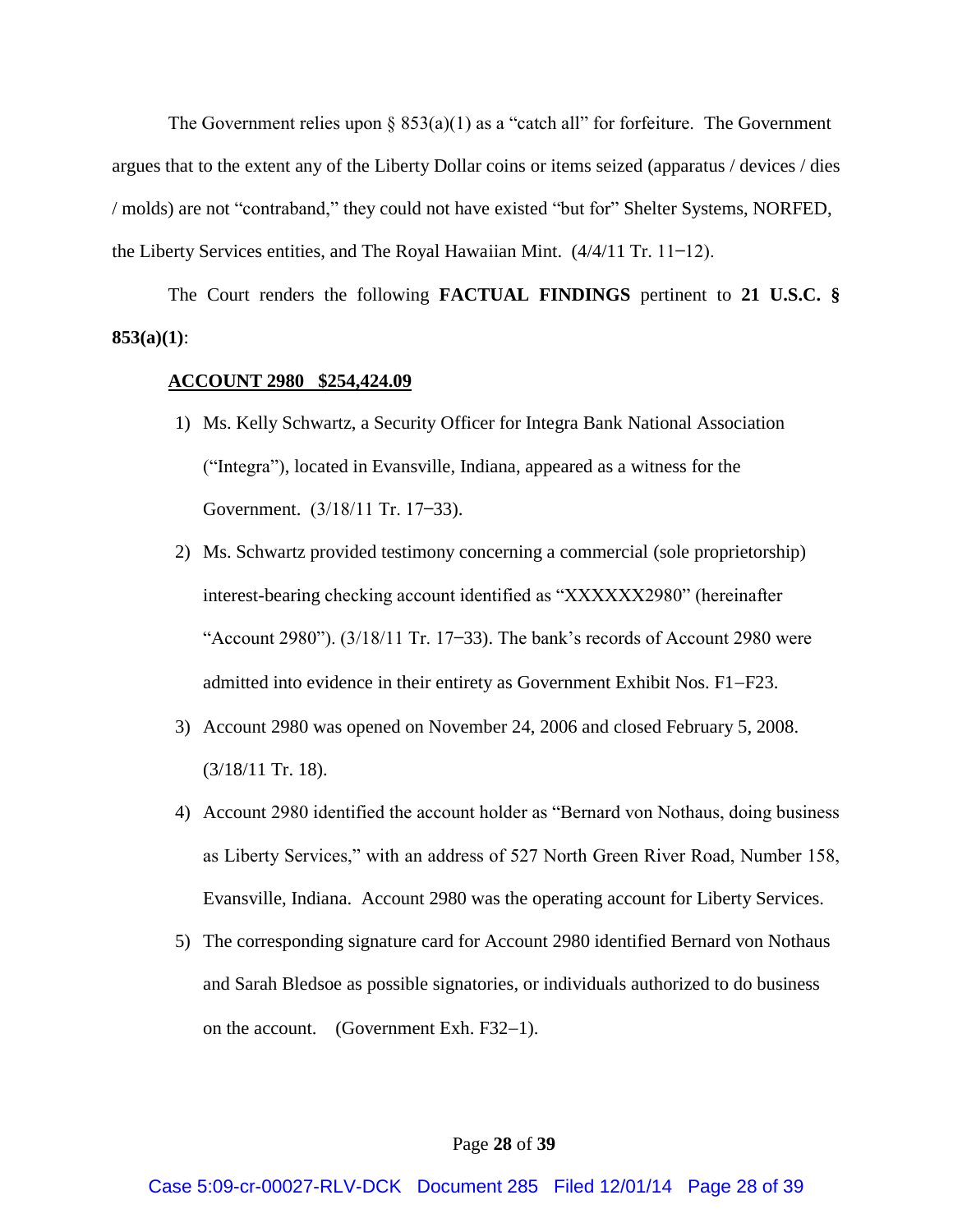- 6) On a "Certificate of Authority" for Account 2980, Bernard von Nothaus, designated as the owner, signed the card with a "B." Sarah Bledsoe was the designated agent.  $(Gover$ ment Exh. F32-2).
- 7) The customer account profile on Account 2980 described the customer type as "Individual" and referred to Bernard von Nothaus.
- 8) Account 2980 was subject to a seizure warrant dated November 9, 2007. (Government Exh. F30).
- 9) Account 2980 was only active for approximately one year, from November 2006 through November 2007. (3/18/11 Tr. 18).
- 10) The FBI seized \$254,534.09 from Account 2980. (3/18/11 Tr. 18).
- 11) The parties stipulated that between November 2006 and November 9, 2007, the date of seizure, the total amount of deposits made into Account 2980 was \$2,190,150.79. (Government Exh. F2 / Statement ending 11/30/06). (3/18/11 Tr. 27).
- 12) The checks drawn on Account 2980 were imprinted with the name, "Liberty Services" and all signed by Sarah Bledsoe.  $(3/18/11 \text{ Tr. } 31, 27-31)$ .
- 13) Account 2980 Liberty Services checks were written in varying amounts to the following payees: Sunshine Minting (Exhs. F4, F11–12, 14–15, 19, 23–24), Rachelle Moseley (Exh. F5), Bernard von Nothaus (Exhs. F6, F8–F10, F16–18), Kevin Innes  $(F13, F21)$ , and Sarah Bledsoe (Exh. F22).  $(3/18/11$  Tr. 27–32).
- 14) Defendant von Nothaus testified that \$98,000 of this money was paid into Account 2980 by Mr. Gerhart Reilly ("Reilly"), an alleged innocent third-party investor, for the purchase of Liberty Dollars.  $(4/4/11 \text{ Tr. } 5-6)$ . According to von Nothaus, Reilly sold his home and invested the proceeds from the sale in Liberty Dollars.

## Page **29** of **39**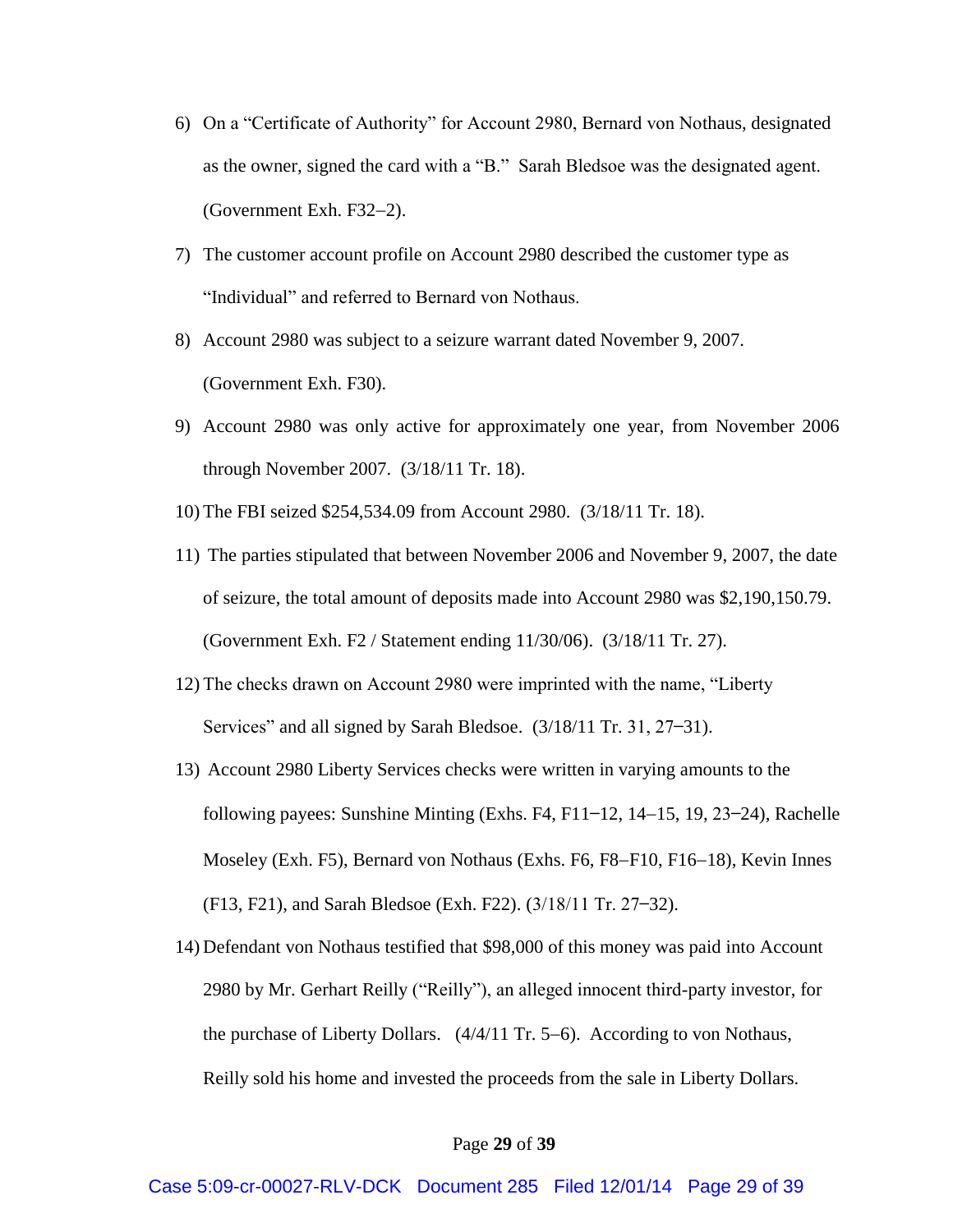Reilly was never reimbursed; nor did Reilly physically receive any Liberty Dollars in exchange. Von Nothaus testified that Reilly's purchase order, which was not produced by the defense, would have been filled from the quantity of Liberty Dollars seized by the Government.

- 15) Account 2980 was the operating account for Liberty Services. (4/4/11 Tr. 8) (orders for Liberty Dollars like the purported order of Gerhart Reilly processed out of Account 2980).
- 16) VonNothaus conceded that he personally received payment from Account 2980.
- 17) VonNothaus conceded that Account 2980 was also used to pay Sarah Bledsoe and Rachel Moseley on a monthly basis.
- 18) Von Nothaus conceded that there were payments to the Royal Hawaaian Mint out of Account 2980.
- 19) At the time of the Sunshine Minting seizure, there were approximately 200 orders pending against the cash deposited in Account 2980. (4/4/11 Tr. 6).
- 20) According to Defendant von Nothaus, certain of these pending orders were for \$50 base silver Liberties and some were for Ron Paul Dollars, a copper Ron Paul Dollar, copper Tea Party Dollars, and possibly copper Gun Dollars.  $(4/4/11 \text{ Tr. } 6-7)$ .

## **WAREHOUSE RECEIPTS**

- 1) The Liberty Dollar Warehouse Receipts were not utilized in the same way as the Liberty Dollar silvers.  $(3/8/11 \text{ Tr. } 77-78)$ .
- 2) The Warehouse Receipt functioned as a receipt for a Liberty Dollar purchase. It was "a scrip or paper document that indicates that the holder can redeem it for

#### Page **30** of **39**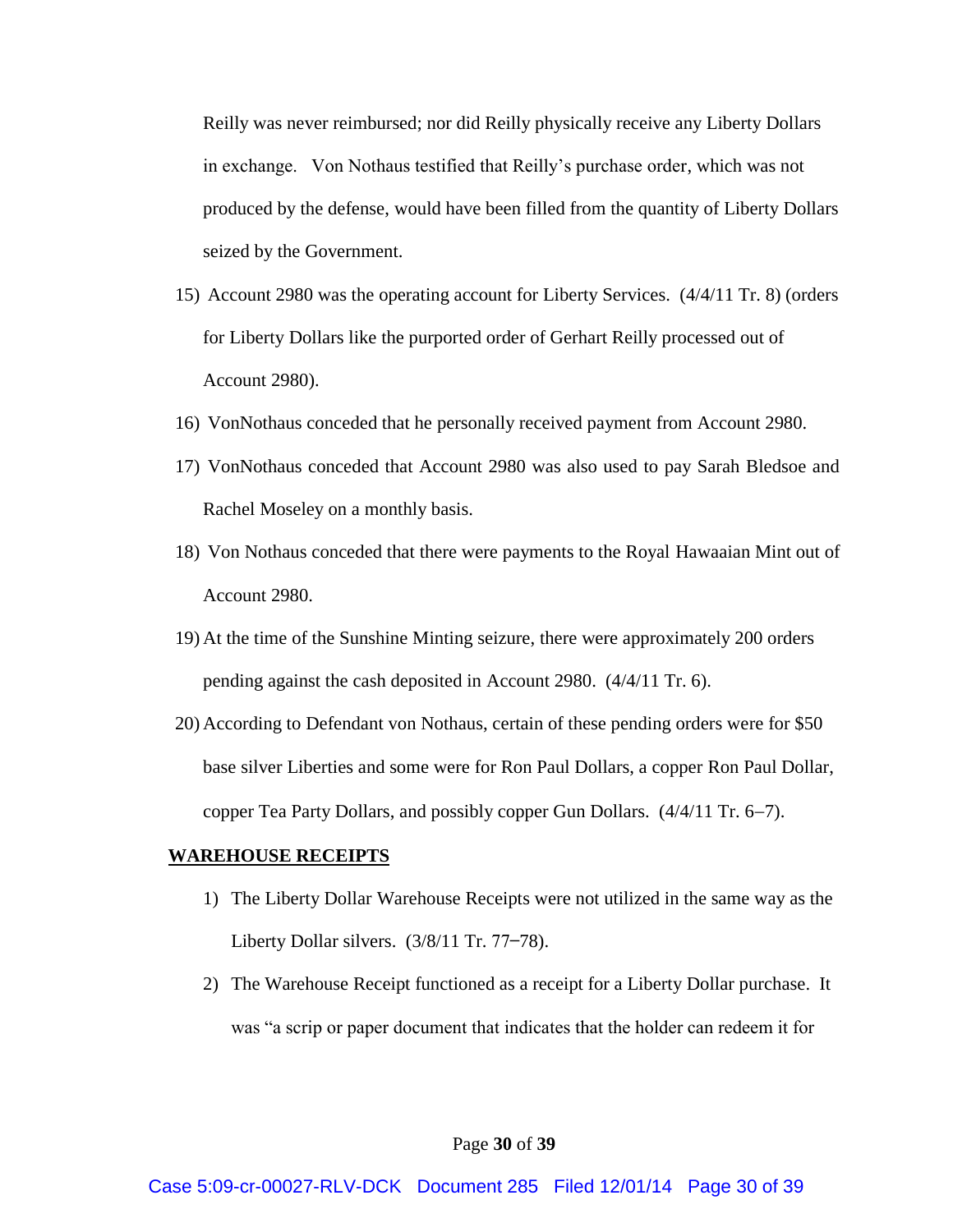whatever amount of silver is indicated on the Warehouse Receipt."  $(3/8/11 \text{ Tr.})$ 63).

- 3) Agent Walsh described the Warehouse Receipts as "shares" of gold or silver stored in the warehouse. (3/9/11 Tr. 218).
- 4) Agent Walsh also differentiated between the silver business as an investment where a person could buy silver at bullion or market rate and Defendant's Liberty Dollar scheme that intended primarily that the coins be spent. (3/9/11 Tr. 142).
- 5) Unlike a Federal Reserve Note, the holder of a Warehouse Receipt is actually entitled to exchange the receipt for the amount of silver printed on the Warehouse Receipt. (3/8/11 Tr. 64).
- 6) Agent Romagnuolo testified that the Warehouse Receipts seized from the Sunshine Mint had not been redeemed.  $(3/8/11$  Tr. 64–65).
- 7) Agent Romagnuolo stated that in his investigation, he concluded that Defendant was the owner of all of the seized property. He said: "And during the time of the search, all of the silver that backed those Warehouse Receipts was minted into \$50 Liberty Dollar coins." (3/8/11 Tr. 65). Still, Romagnuolo conceded that if he were able, Defendant von Nothaus might redeem the Warehouse Receipts but would not be able to do so given their form ("\$50 fake coins") and seizure.<sup>24</sup> (3/8/11 Tr. 65–66).

 $24$  In terms of an appropriate remedy for those interested third-party investors, the undersigned holds open whether the *actual value of the silver*, as shown by the Warehouse Receipts, could be returned to the investors since it may be improper to return any coins designated as "counterfeit" as minted in their existing form.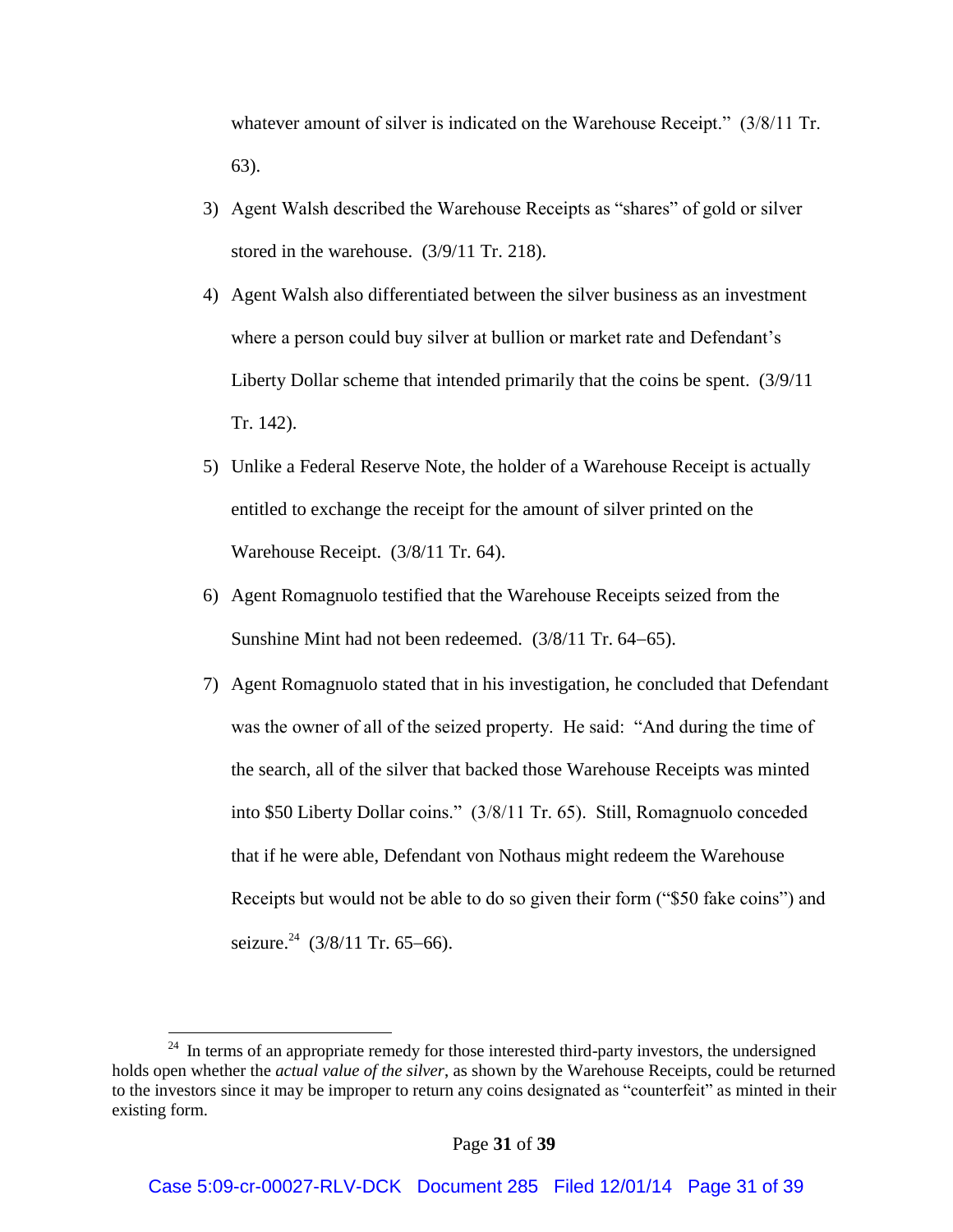- 8) The promotional / training materials did not suggest that the Warehouse Receipts be passed or introduced as paper currency. In fact, Agent Romagnuolo testified that the Warehouse Receipts were so different in appearance than U.S. paper money, that it would be difficult for someone to mistake it for U.S. currency.  $(3/8/11$  Tr. 77–78).
- 9) Individual holders of Liberty Dollar Warehouse Receipts will have an opportunity to prove by a preponderance of the evidence under § 853(n) that they were bona fide purchasers for value of some of the unminted silver [or any Liberty Dollar coins that are not deemed to be "counterfeit" or "contraband *per se*"] and were "reasonably without cause to believe that the Liberty Dollar coins were subject to forfeiture.

## **COPPER ITEMS & ITEMS SEIZED FROM LIBERTY SERVICES' FULFILLMENT OFFICE IN EVANSVILLE, INDIANA**

- 1) Agent Romagnulo testified about the Government's seizure of the 100 hundred copper Liberty Dollar coins, weighing a total of 100 ounces, identified within the Indictment's "Notice of Forfeiture." (Government Exh. F34).
- 2) The seizure of the copper coins occurred at  $7\frac{1}{2}$  Green Oaks Road, in Asheville, North Carolina.
- 3) The Green Oaks Road house was used by co-defendant William Kevin Innes.
- 4) Agent Romagnulo testified that the copper Liberty Dollar coins were addressed to Mr. Innes, arrived by post office box, and had been delivered from the Liberty Services fulfillment office in Evansville, Indiana.

## Page **32** of **39**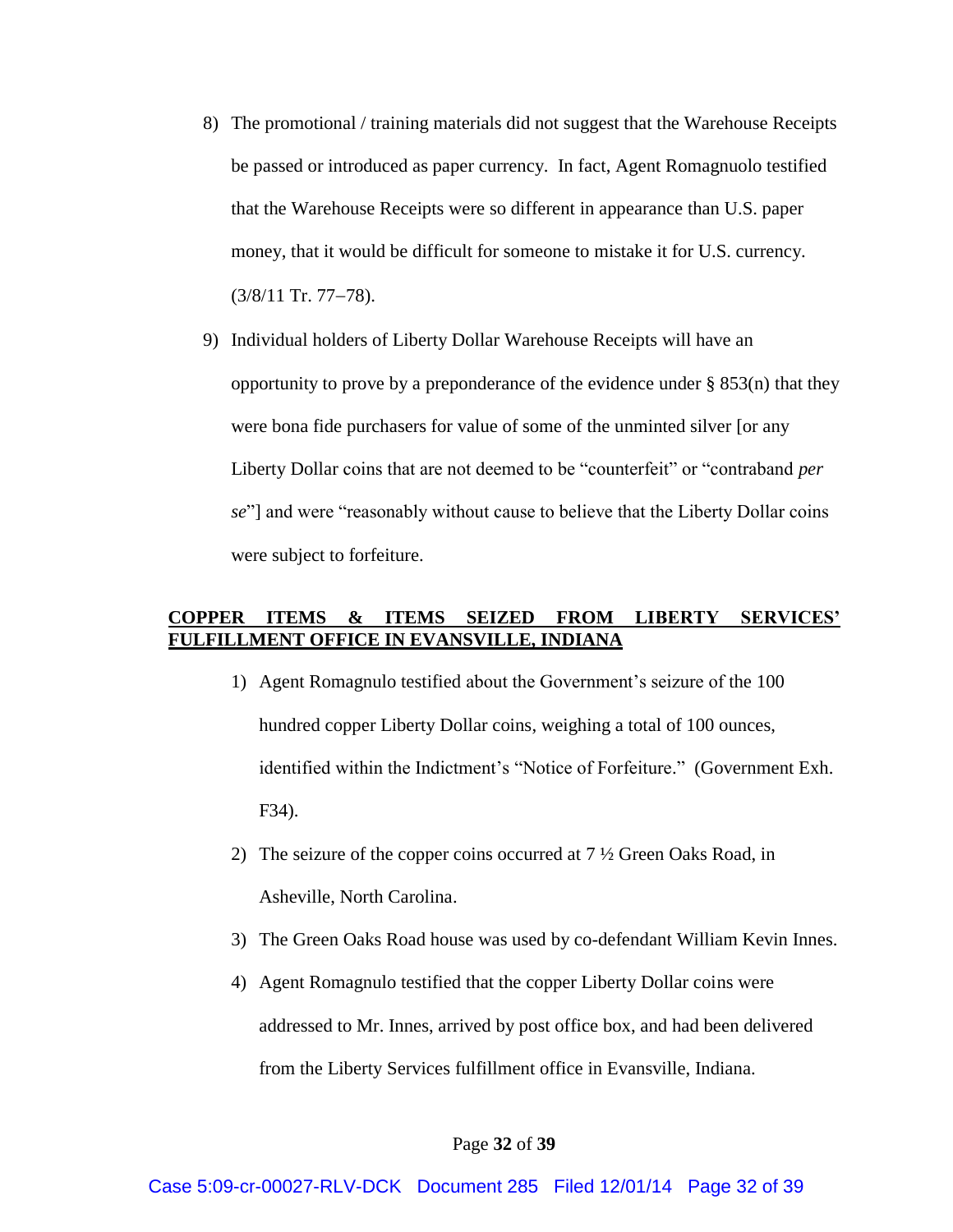5) FBI Agent Romagnuolo, who was present during the search, also testified about the seizure of items from the Evansville, Indiana office on November 14, 2007. (3/8/11 Tr. 41–42, 62 / Gymt. Exh. 57). Specifically, the Government seized the following items:

3,039.375 Pounds of Copper Coins

5,930.32 Troy Ounces of Silver Coins

3.24 Troy Ounces of Gold Coins

3 Platinum coins

6) All of the coins seized in Evansville, Indiana had some reference or imprint indicating that the coins were associated with Liberty Services (Liberty, Liberty Dollar, NORFED, etc.).

## **STATE MONETARY INITIATIVE ITEMS**

- 1) During the search of the Evansville, Indiana headquarters, law enforcement recovered state dies for producing Liberty Dollar coins minted with the name of a particular state on one side.  $(3/8/11 \text{ Tr. } 43-44 \text{ F. } 44)$ / Government Exh. 67).
- 2) The LDO State Monetary Initiative consisted of state-specific Liberty Dollar pieces produced for twenty-five states and three islands. (3/15/11 Tr.  $639 - 41$ ).
- 3) Defendant von Nothaus paid for the mold and minting of a North Carolina Liberty Dollar coin. (3/9/11 Tr. 148-49).
- 4) Innes paid for the minting of a North Carolina Liberty Dollar and promoted the coin in his region. (3/9/11 Tr. 314 / Government Exh. 68).

### Page **33** of **39**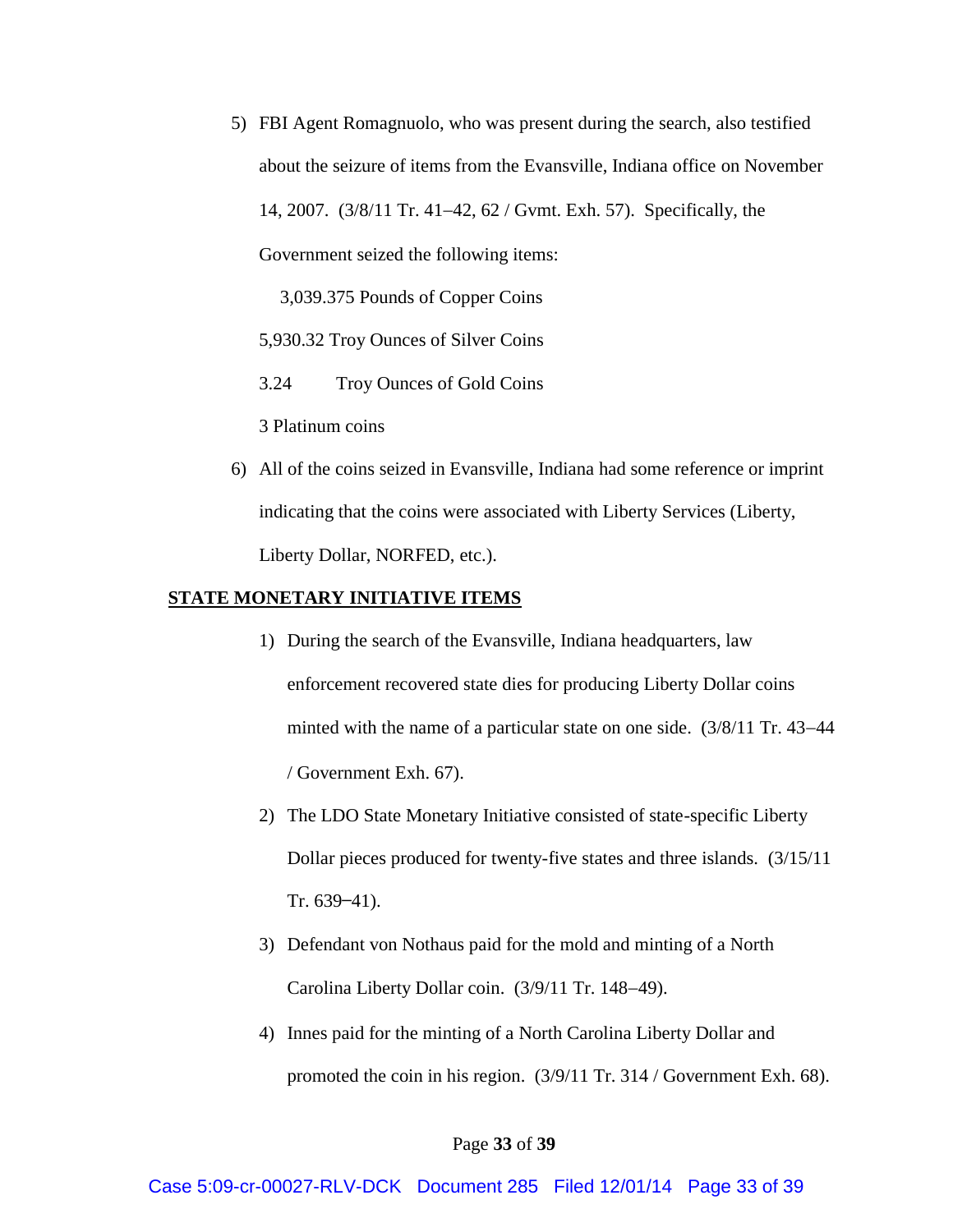- 5) According to Agent Walsh, the state-specific coins were an exception to the ordinary Liberty Dollar coins because these were more of a collectible or keepsake item as opposed to its primary use as a currency.  $(3/9/11$  Tr. 142-43;  $3/15/11$  Tr. 639-41).
- 6) These state Liberty Dollar coins were introduced contemporaneously with the United States quarters with state-by-state markings. (3/8/11 Tr. 44).
- 7) Government expert, Brian Silliman, compared several of the statespecific Liberty Dollar coins with genuine U.S. state quarters.<sup>25</sup>  $(3/10/11)$ Tr. 361 63).
- 8) The jury was never directly asked whether these coins could be deemed "counterfeit."
- 9) There was no evidence that the North Carolina (or other state) Liberty Dollar coins were passed in the same way as the other Liberty silvers.

# **VIII. CONCLUSIONS OF LAW**

Based upon the evidence presented at trial, the forfeiture hearings, the Court's review of the record as a whole, and the factual findings recited herein, the Court hereby finds the following as a matter of law:

- 1. 2006 Liberty \$20 CALIFORNIA and 2005 state quarter CALIFORNIA (Tr. 361)
- 2. 2006 Liberty \$20 PENNSYLVANIA and 1999 state quarter PENNSYLVANIA (Tr. 362)
- 3. 2006 Liberty \$20 NORTH CAROLINA and 2001 state quarter NC (Tr. 362)
- 4. 2006 Liberty \$20 ILLINOIS and 2003 state quarter ILLINOIS (Tr. 363)

<sup>&</sup>lt;sup>25</sup> Specifically, the Government introduced and compared the following: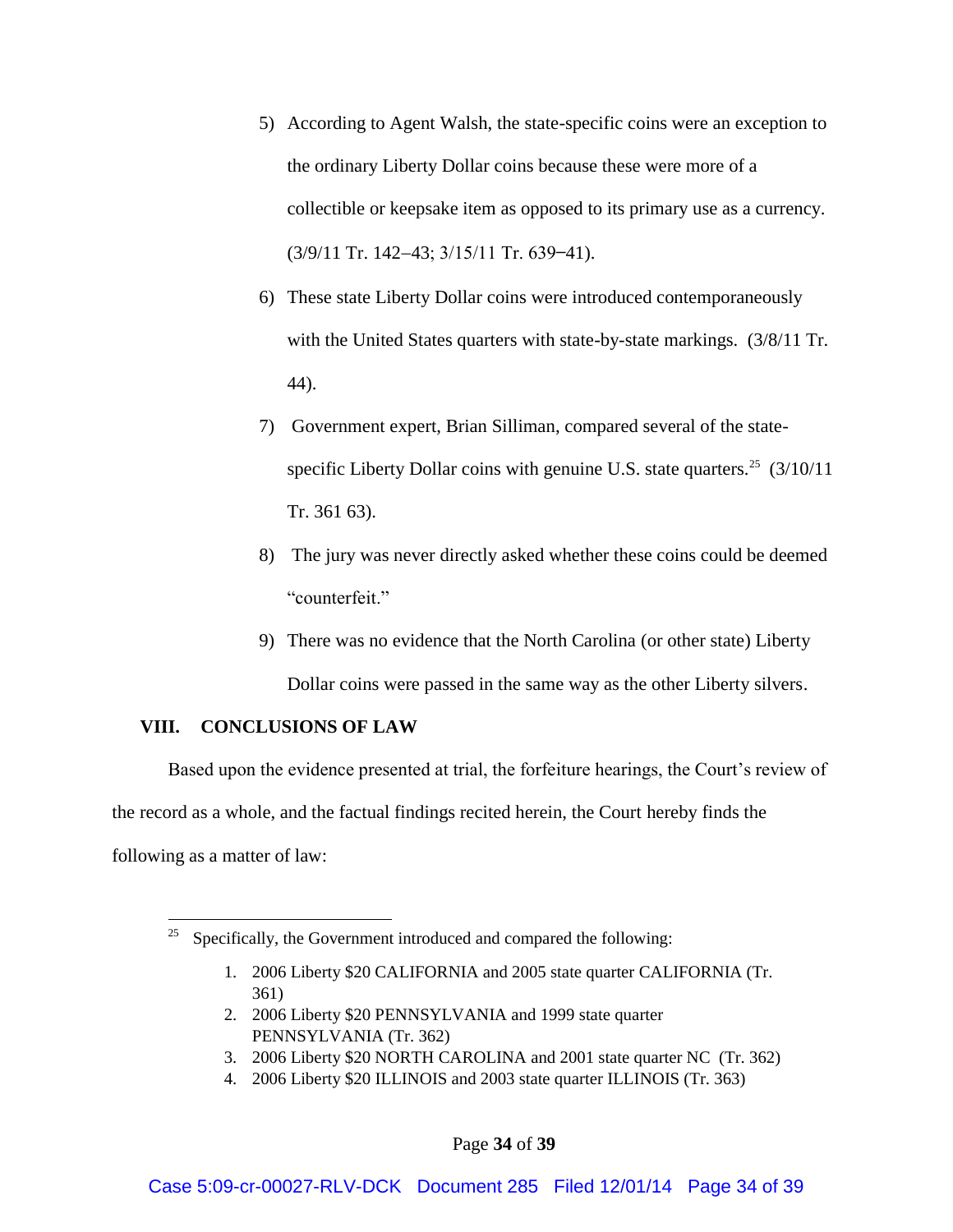- 1) The entities that were used by Bernard von Nothaus in connection with operating this conspiracy, namely, Shelter Systems, the Royal Hawaiian Mint, NORFED, Liberty Services, and the Liberty Dollar Organization were essentially one entity and the alter ego of Defendant.
- 2) The Government has not established by a preponderance of the evidence that ALL Liberty Dollar coins, or the eleven groups of coins specified within its most recent filing, associated with the Liberty Dollar Organization from 1998 through the present are subject to 18 U.S.C. § 492 for feiture as "counterfeit" or "contraband *per se*."
- 3) *With the exception of Hawaii Dala devices*, the items identified within Government Trial Exhibit 71 and Exhibit F34 as "Dies Molds, and Casts Seized at Sunshine Minting, Inc. on November 14, 2007" are forfeited pursuant to 18 U.S.C. § 492.
- 4) *With the exception of Hawaii Dala devices*, the dies identified within Government Exhibit 71B (dies not located in the original search but subsequently identified by Sunshine Minting and seized by law enforcement) are also forfeited pursuant to 18 U.S.C. § 492. (3/10/11 Tr. 324).
- 5) The funds seized from the Liberty Services Integra Bank Account 2980 in the amount of \$254,534.09 are forfeitable under both  $\S$ § 853(a)(1) and (a)(2);
- 6) The 11 Silver Bars and Silver Scrap totaling 10,720.60 troy ounces (or approximately 800–900 pounds) is forfeitable pursuant to  $\S$  853(a)(2);
- 7) With respect to the 16,000.05 troy ounces of raw and unminted silver, the Court finds as a matter of law that the Government has not shown by a preponderance of the evidence the requisite nexus between the Defendant's LDO and the silver housed in this safekeeping account. The Government has not proven a "substantial connection"

## Page **35** of **39**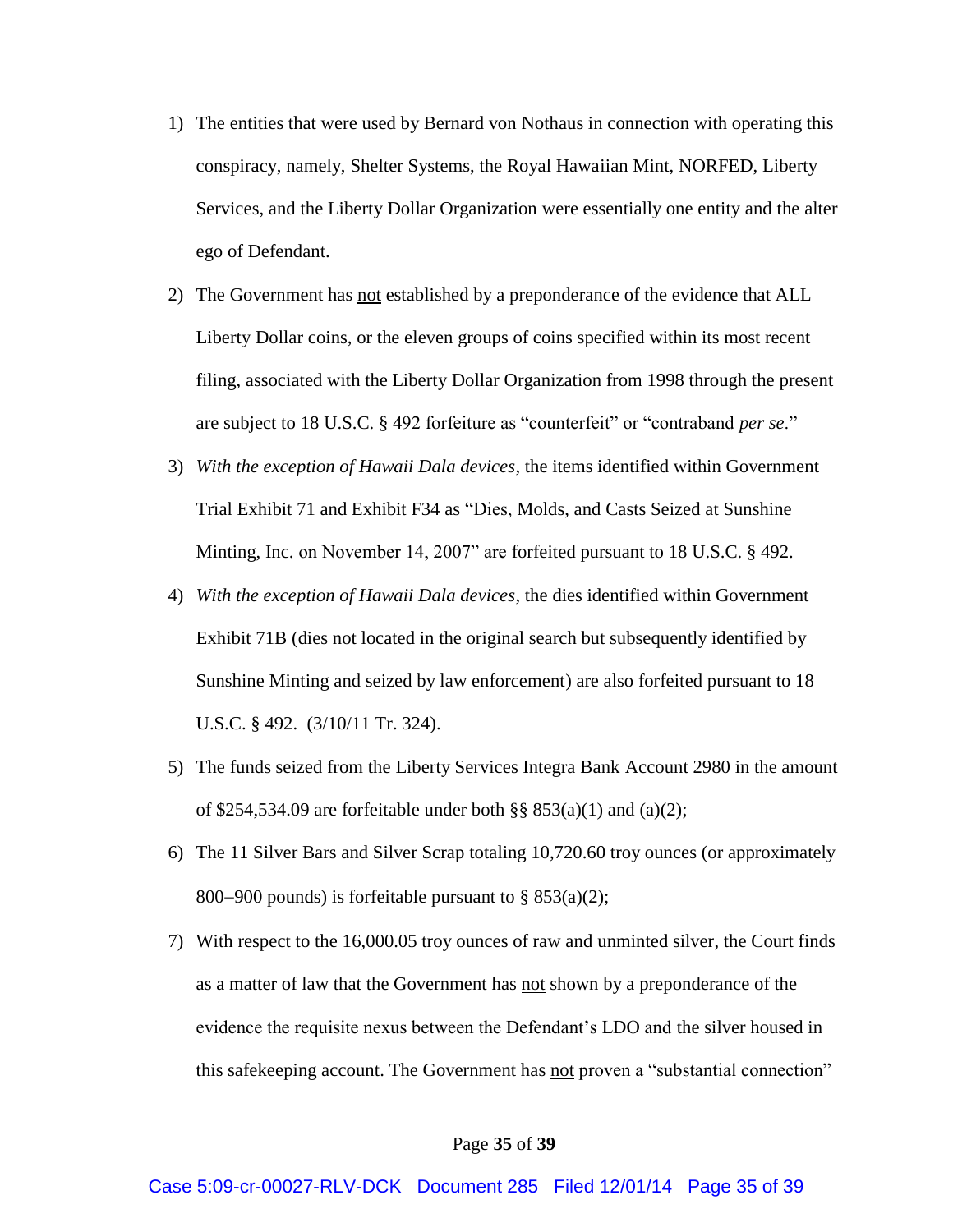that indicates that this quantity of silver was intended to be used to facilitate the conspiracy. 21 U.S.C. § 853(a)(2). Likewise, the Government has not proven that this quantity of silver constitutes proceeds from the illegal activity or is derived from proceeds. 21 U.S.C. § 853(a)(1).

- 8) All seized items associated or stored via the Defendant's Royal Hawaiian Mint account are forfeitable pursuant to both  $\S$ § 853(a)(1) and (a)(2).
- 9) To the extent they are not already designated as falling within the "counterfeit" category of jury-determined forfeited items, the copper coins seized from the residence of William Kevin Innes are forfeitable pursuant to both  $\S$ § 853(a)(1) and  $(a)(2)$ .
- 10) The items seized from the Liberty Services' Ful fillment Office in Evansville, Indiana are forfeitable pursuant to  $\S$ § 853(a)(1) and (a)(2).
- 11) The state monetary initiative Liberty Dollar coins are forfeitable pursuant to §  $853(a)(1)$ .

## **IX. Third-Party Ancillary Proceedings To Follow / 21 U.S.C. § 853(n)**

Issuance of this Preliminary Order of Forfeiture triggers the third-party ancillary proceedings pursuant to  $\S 853(n)$ . During the ancillary proceedings, it is the duty of the Court to determine whether the claimants have a superior legal interest in the forfeited assets. The state law of the forum giving rise to the claimant's asserted property interest will govern the property right analysis. *See Oregon*, 671 F.3d at 490; *Bailey II*, 2012 WL 569744, \* 8 (looking to the law of the state that created the property right to determine nature of third-party claimant's interest). The same burden of proof will be applied in the  $\S$  853(n) proceedings. That is, the preponderance of the evidence standard will apply to each third-party claim and the Federal

## Page **36** of **39**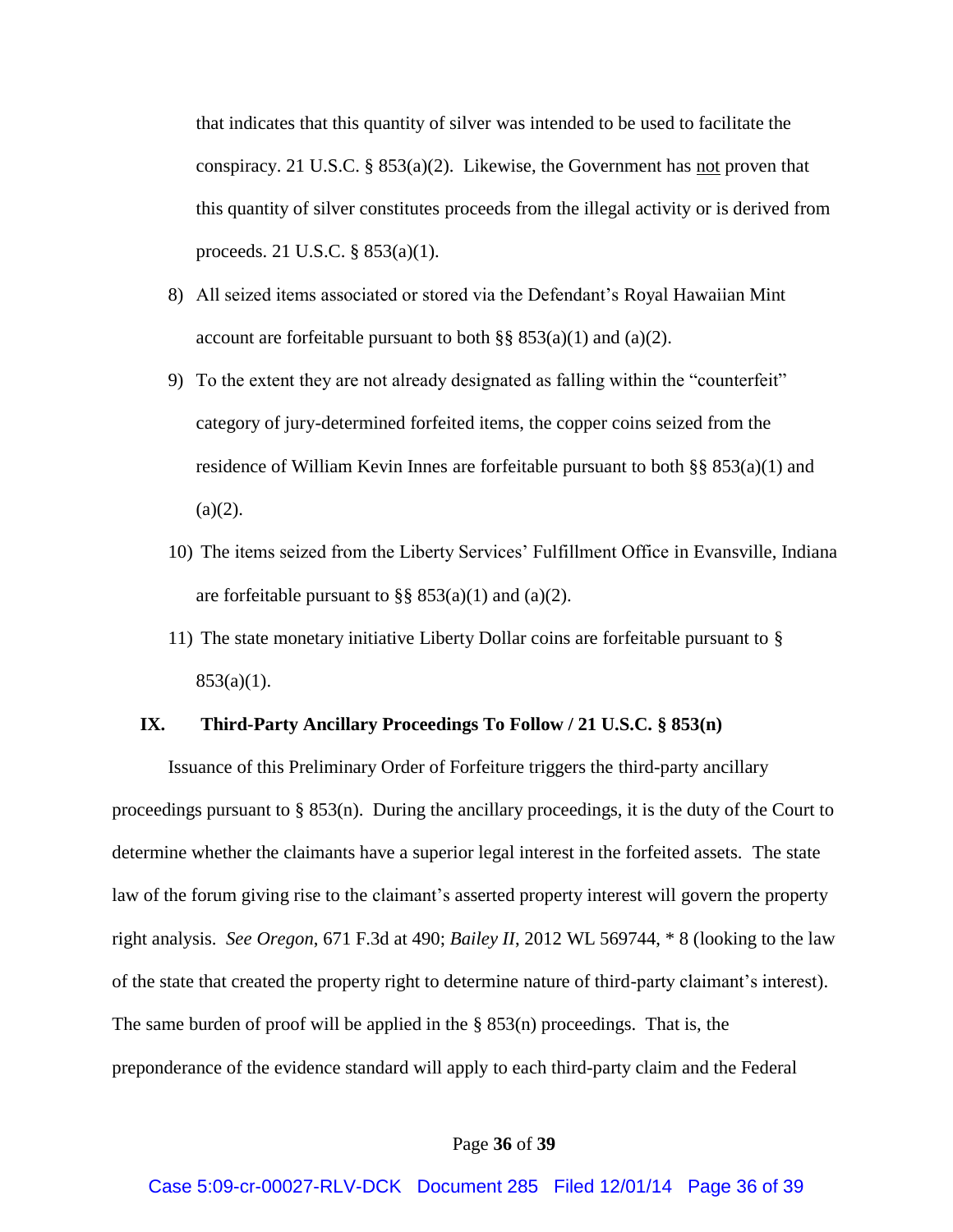Rules of Civil Procedure will govern. *See e.g.*, *Bailey I*, 2011 WL 5509027, \* 3 (quoting Fed. R. Crim. P. 32.2 Advisory Committee Notes, subsection (c) (2000)) (recognizing applicability of the Federal Rules of Civil Procedure in third-party ancillary proceedings under § 853(n)). The requirements for third-party claims, as well as a description of what a claimant might expect to occur at a subsequent evidentiary hearing, are set out in 21 U.S.C.  $\S$ § 853(n)(3) and (n)(5).

After Section 853(n) ancillary proceedings have concluded, the U.S. Attorney General may exercise his discretion in distributing the forfeited assets for the purposes of awarding restitution to victims. *See* 21 U.S.C. § 881(e) (options for disposition of property forfeited to the United States by either civil or criminal forfeiture).

Potential third-party claimants are hereby **ADVISED** and **ON NOTICE** that the Court, and particularly the chambers staff of the presiding district judge, is not permitted to entertain inquiries by phone or letter about these proceedings; nor is it appropriate for the Court to entertain a claimant's personal opinion on the matter

After discovery is completed, the Court contemplates that *a single evidentiary hearing* will be undertaken to adjudicate the relevant ownership issues asserted by all third-party claimants. 21 U.S.C. § 853(n)(4).

## **X. Third-Party Remedy For Forfeiture Of "Counterfeit" Items Pursuant To 18 § U.S.C. 492**

For those items that have been deemed "counterfeit," the statutory remedy for third parties seeking to assert a property interest is to petition the Secretary of the Treasury for remission of forfeiture. 18 U.S.C. § 492.

Unlike the statutory ancillary proceedings prescribed in Section 853(n), this Court has no role, and is not involved, in the third-party remedial mechanism outlined within 18 U.S.C. § 492. This federal district court has no authority to direct or mandate that the Treasury proceed in any

### Page **37** of **39**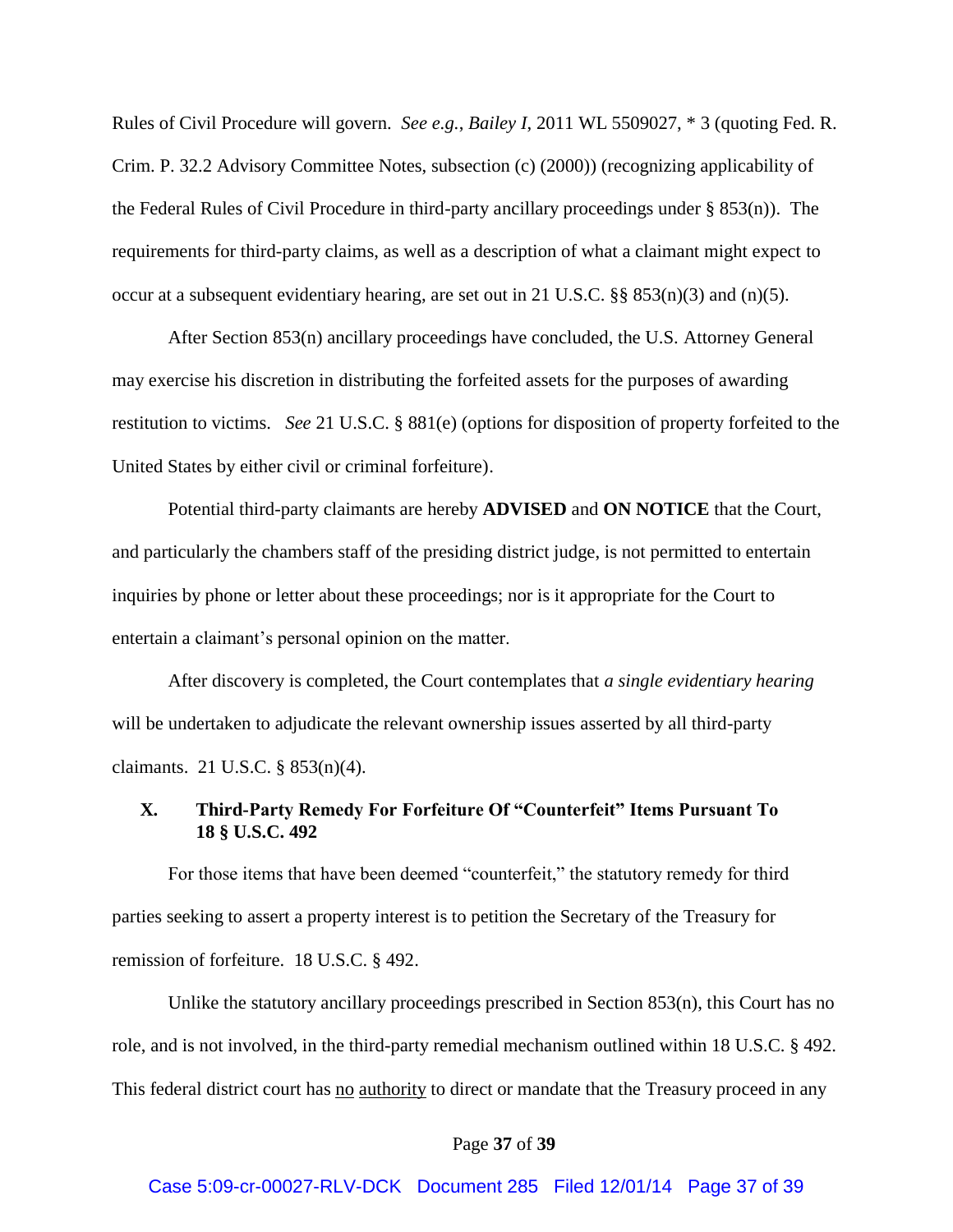particular manner. However, in the interest of justice, the Court will respectfully recommend that the Secretary of the Treasury thoughtfully consider whether remission of forfeiture is proper to any given extent as to any individual third-party investor(s) who can provide evidence of his or her "innocent owner" or "bona fide purchaser for value" status  $-$  and that the individual's only association with the Defendant or Liberty Dollar Organization is as an investor.

Third-Party Claimants should not contact the Western District of North Carolina, the Clerk's Office, or the judge's chambers in connection with this aspect of forfeiture.

## **XI. ORDER**

## **IT IS, THEREFORE, ORDERED THAT:**

- 1) The Government's Motions for Preliminary Order of Forfeiture (Docs. 196, 200, 281) are **GRANTED in part** and **DENIED in part** consistent with the terms of the instant Memorandum and Order.
- 2) The Government's Motion for Final Order of Disposal and Forfeiture of Contraband (Doc. 280) is likewise **GRANTED in part** and **DENIED in part**. Within thirty days, the parties are directed to meet and compile a list of items (identified by either Trial or Forfeiture Exhibit Number) that, consistent with the terms of the instant M  $\&$ O, are subject to forfeiture pursuant to 18 U.S.C. § 492 as counterfeit or contraband items. The parties shall then file a document with the Court **no later than February 1, 2015** detailing their mutually agreed upon list of contraband items prior to further notice to third parties or publication.
- 3) Because the Court does not find any basis for forfeiture of the 16,000.05 ounces of unminted silver seized from the SK2 Account. Defendant's Motion for Return of Property (Docs. 254, 255) is **GRANTED**.

#### Page **38** of **39**